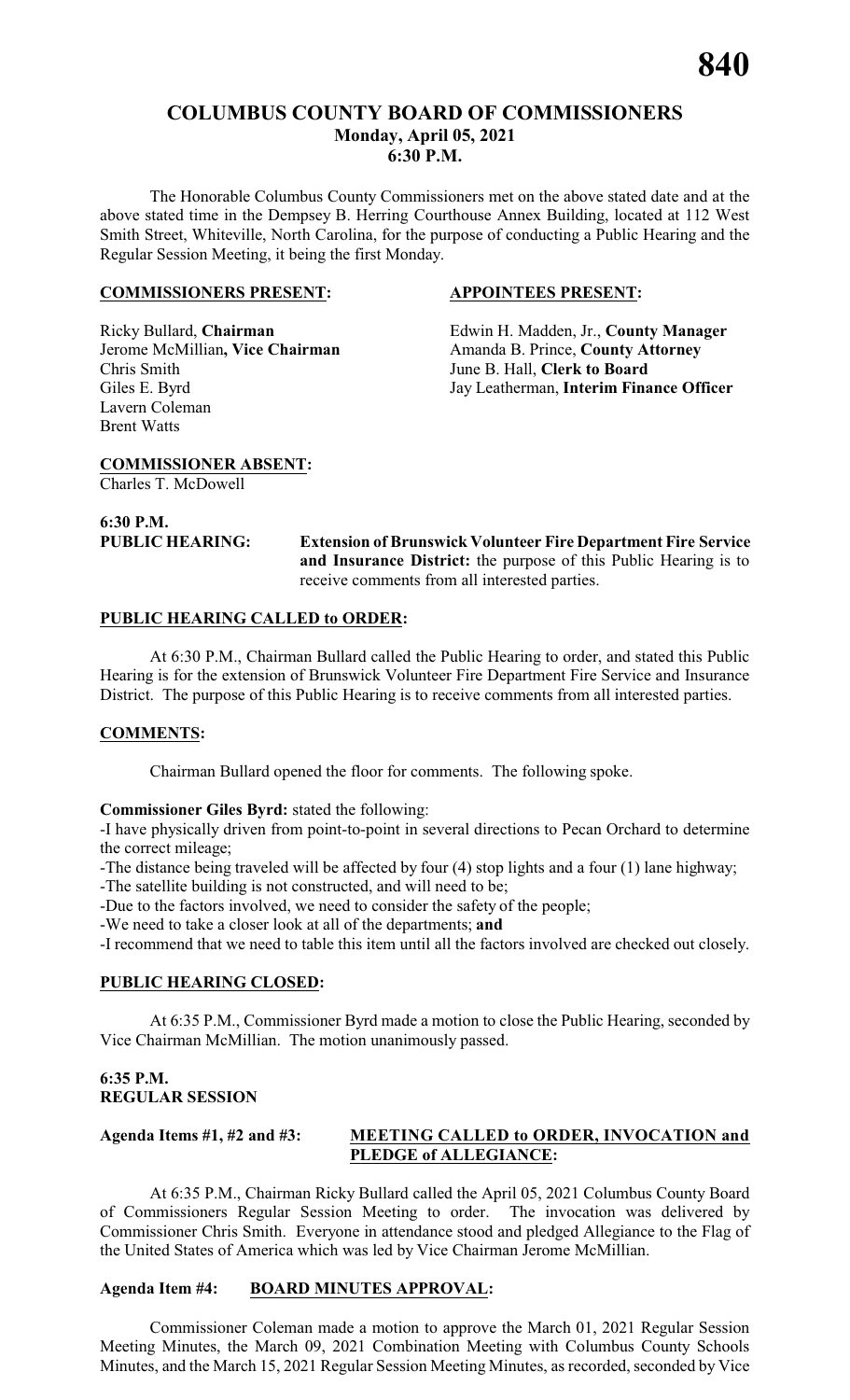Chairman McMillian. The motion unanimously passed.

# **TWO (2) AGENDA ADD-0N'S:**

Chairman Bullard stated that the following two (2) items need to be added to the Agenda.

- 1. **Finance Resolution Approving Financing Terms:** Dylan Bowen, Deputy Finance Officer, is requesting Board approval of this document for the financing of the BB&T North Campus Building. **(Dylan Bowen will be present to explain and answer any questions the Commissioners may have.)**
- 2. **Proclamation Spring Litter Sweep 2021:** June B. Hall, Clerk to the Board, is requesting Board approval and adoption. **(June B. Hall will be present to explain and answer any questions the Commissioners may have.)**

Commissioner Watts made a motion to approve the two (2) Agenda Add-on's, seconded by Commissioner Byrd. The motion unanimously passed.

Chairman Bullard stated that Add-On #1 would be Agenda Item #18A, and Add-On #2 would be Agenda Item #9A.

#### **Agenda Item #5: APPROVAL of APRIL 05, 2021 AGENDA -and- CONSENT AGENDA ITEMS:**

Commissioner Watts made a motion to approve the following Consent Agenda Items, seconded by Commissioner Byrd. The motion unanimously passed.

| <b>TYPE</b>         | <b>ACCOUNT</b> | <b>DETAILS</b>                         | <b>AMOUNT</b> |
|---------------------|----------------|----------------------------------------|---------------|
| <b>Expenditures</b> | 68-4315-526001 | 5311 CARES-Grant Departmental Supplies | 106,000       |
| <b>Revenues</b>     | 68-3450-350000 | 5311 CARES Grant Revenue               | 106,000       |
| <b>Expenditures</b> | 60-7111-526001 | <b>Departmental Supplies</b>           | 11,500        |
|                     | 60-7111-519001 | <b>Contracted Services</b>             | 6,440         |
|                     | 60-7111-539200 | Uniforms and Closing                   | 1,840         |
|                     | 60-7111-999910 | Contingency                            | (19,780)      |
| <b>Expenditures</b> | 61-7112-526001 | <b>Departmental Supplies</b>           | 16,500        |
|                     | 61-7112-559000 | C/O other improvements                 | 1,501         |
|                     | 61-7112-519001 | <b>Contracted Services</b>             | 9,240         |
|                     | 61-7112-539200 | Uniforms and Clothing                  | 2,640         |
|                     | 61-7112-999910 | Contingency                            | (29, 881)     |
| <b>Expenditures</b> | 62-7113-526001 | <b>Departmental Supplies</b>           | 3,000         |
|                     | 62-7113-519001 | <b>Contracted Services</b>             | 5,600         |
|                     | 62-7113-519046 | <b>Contracted Services SCADA</b>       | 984           |
|                     | 61-7113-539200 | Uniforms and Clothing                  | 1,600         |
| <b>Revenues</b>     | 62-3715-499100 | <b>Retained Earning Appropriated</b>   | 11,184        |
| <b>Expenditures</b> | 63-7114-526001 | <b>Departmental Supplies</b>           | 7,500         |
|                     | 63-7114-559000 | C/O other improvements                 | 3,000         |
|                     | 63-7114-519001 | <b>Contracted Services</b>             | 4,200         |

# A. **BUDGET AMENDMENTS;**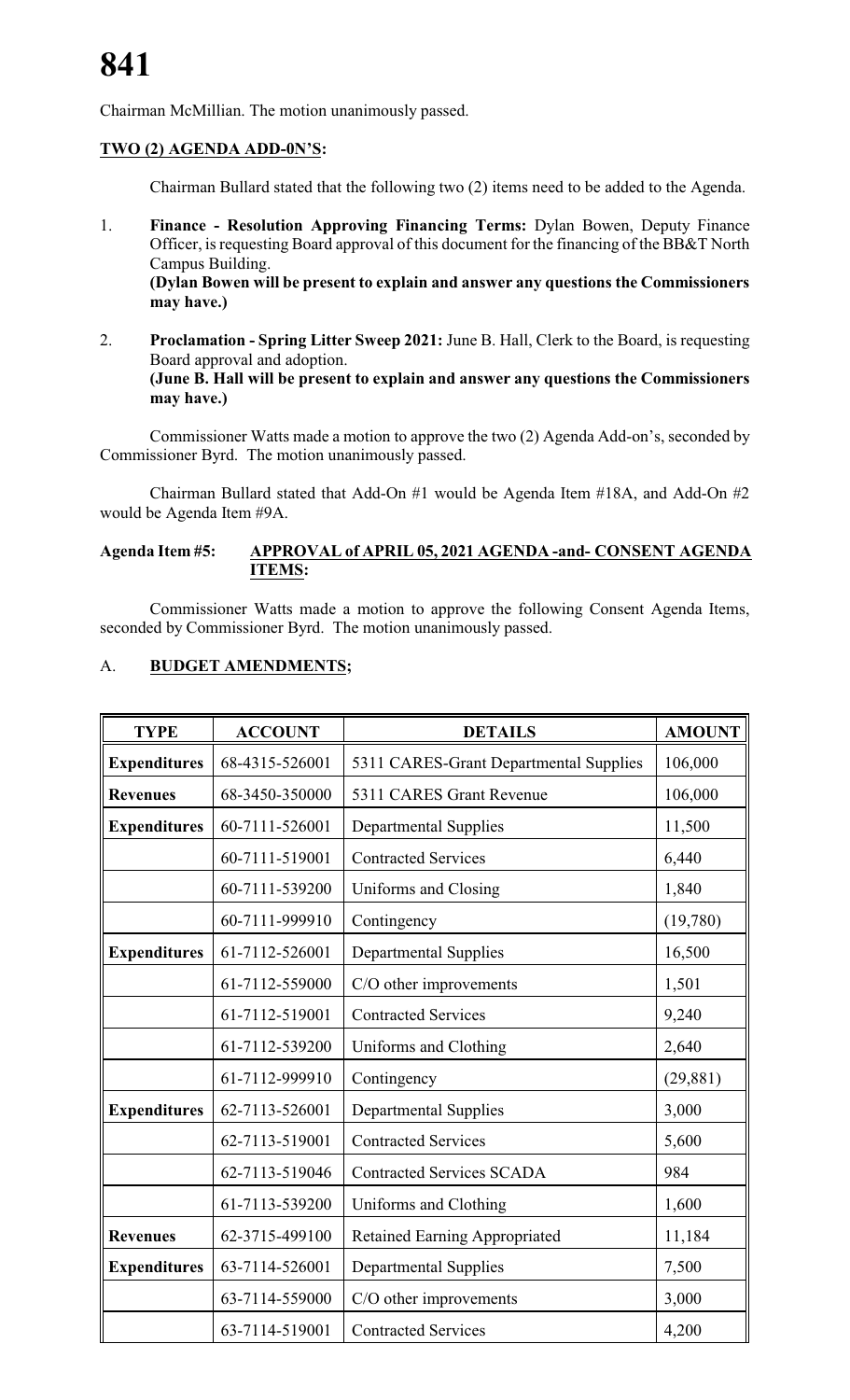| <b>TYPE</b>         | <b>ACCOUNT</b> | <b>DETAILS</b>                   | <b>AMOUNT</b> |
|---------------------|----------------|----------------------------------|---------------|
|                     | 63-7114-519046 | <b>Contracted Services SCADA</b> | 1,967         |
|                     | 63-7114-539200 | Uniforms and Clothing            | 1,200         |
|                     | 63-7114-535200 | M&R Equipment                    | 3.000         |
|                     | 63-7114-999910 | Contingency                      | (20, 867)     |
| <b>Expenditures</b> | 64-7115-526001 | <b>Departmental Supplies</b>     | 4,500         |
|                     | 64-7115-519001 | <b>Contracted Services</b>       | 2,520         |
|                     | 64-7113-519046 | <b>Contracted Services SCADA</b> | 984           |
|                     | 64-7115-539200 | Uniforms and Clothing            | 720           |
|                     | 64-7115-999910 | Contingency                      | (8, 724)      |
| <b>Expenditures</b> | 10-5862-569921 | <b>Special Charity Funds</b>     | 10,000        |
| <b>Revenue</b>      | 10-3580-484000 | Donation - Needy Program         | 10,000        |

# B. **TAX REFUNDS AND RELEASES:**

Tax Refunds and Releases *Refunds* \$0.00 Harrelson, Elvia M. **PROPERTY:** 28449 Total: \$600.00<br>Value: \$0.00 Year: 18-20 Account: 15-17620 Bill#: 99999 Value: \$0.00 Year: 18-20 Account: 15-17620 Refund 3 years user fee. No can or home on property. *Refunds* \$0.00 Smith, Melissa Driggers **PROPERTY:** 13681 Total: \$200.00 Value: \$0.00 Year: 2019 Account: 07-05155 Bill#: 25712 Refund user fee. Billed and paid on Single Wide M H.

- C. **PURCHASING** Approve Modification, **(First Reading)**, to County Purchasing Policy for Construction and Repair in the Formal Bid Policy. Stuart Carroll requested modification to the County Purchasing Policy for Construction and Repair in the Formal Bid Policy to state \$500,000 in lieu of \$300,000.
- D. **PUBLIC TRANSPORTATION** Approval of \$106,000 in CARES Grant Money and Budget Amendment.

**Agenda Item #6: PRESENTATION -CERTIFICATES of APPRECIATION to the FOLLOWING - Southeastern Community College, Kimberly Smith; and Kay Stephens.**

Commissioner Coleman requested the presentation of these certificates for all the aid and help during the COVID-19 Vaccination Clinic.

#### **Agenda Item #7: Public Input:**

Chairman Bullard opened the floor for Public Input. The following spoke.

#### **Carlton Campbell, Silverspoon Road, Whiteville, NC 28472: stated the following:**

- **1.** I live on Silverspoon Road, and we need County water;
- 2. There are two (2) hog farms on this road which are 1.1 mile apart;
- 3. There are twelve houses from Barnhill Farm and Old Lumberton Road that have signed up for County water;
- 4. I paid my money in 1999 for the County water and I have not received any money refunded or no interest has been added; **and**
- 5. We need your help.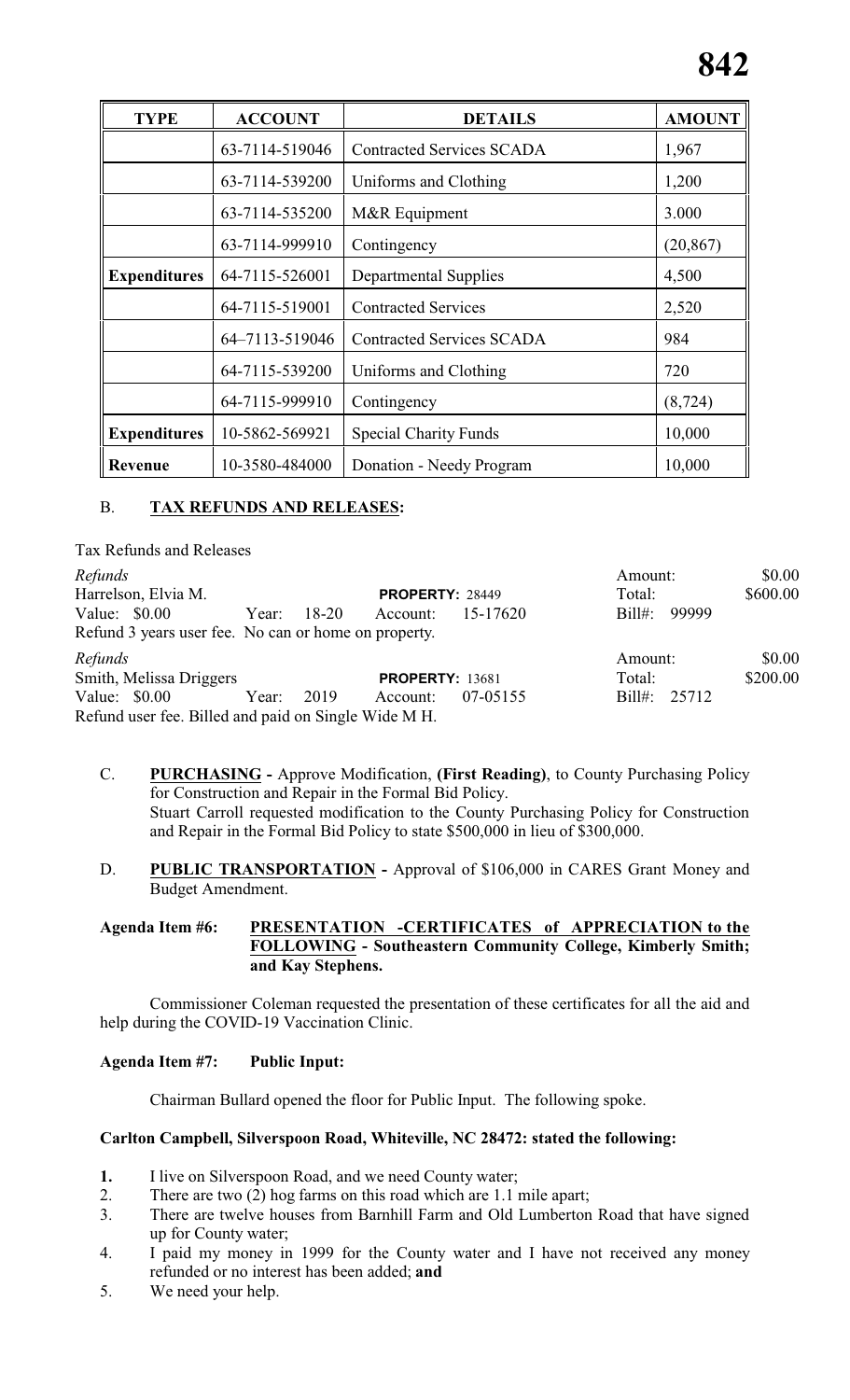# **Agenda Item #8: FIRE AND RESCUE - REVISED COLUMBUS COUNTY BOARD of COMMISSIONERS RESOLUTION APPROVING INSURANCE DISTRICT BOUNDARIES for BRUNSWICK VOLUNTEER FIRE DEPARTMENT:**

Chairman Gordon Graham, Chairman of the Board of Directors, Brunswick Volunteer Fire Department, requested approval of the extension of the fire service and proposed insurance district.

Commissioner Byrd made a motion to table this item until a look has been taken at the other departments, seconded by Commissioner Coleman. The motion unanimously passed.

#### **Agenda Item #9: ECONOMIC DEVELOPMENT- INTERLOCAL AGREEMENT for BRUNSWICK COUNTY to PROVIDE SEWER SERVICES to a PORTION of COLUMBUS COUNTY:**

Dr. Gary Lanier, Economic Development Director, requested the establishment of a date and time for a public hearing on the Interlocal Agreement for Brunswick County to Provide Sewer Services to a Portion of Columbus County.

Commissioner Byrd made a motion to establish April 19, 2021, at 6:30 P.M., for a Public Hearing on the Interlocal Agreement for Brunswick County to Provide Sewer Services to a Portion of Columbus County, seconded by Vice Chairman McMillian.

# **Agenda Item #9A: Proclamation - Spring Litter Sweep 2021:** June B. Hall, Clerk to the Board, requested Board approval and adoption of the following Spring Litter 2021 by the County of Columbus, A Proclamation..

# **SPRING LITTER SWEEP 2021 by the COUNTY OF COLUMBUS A PROCLAMATION**

**WHEREAS,** the County of Columbus annually organizes a spring countywide roadside cleanup to ensure clean and beautiful roads in Columbus County; **and**

**WHEREAS,** the Spring 2021 *"LITTER SWEEP"* roadside cleanup will take place **April 10 through April 24, 2021,** and we encourage local governments and communities, civic and professional groups, businesses churches, schools, families and individual citizens to participate in the Columbus County cleanup by sponsoring and organizing local roadside cleanups; **and**

**WHEREAS,** Adopt-A-Highway volunteers, Columbus County employees, Department of Correction inmates and community service workers, community leaders, local government agencies, community and civic organizations, businesses, churches, schools and environmentally concerned citizens conduct annual local cleanups during *"LITTER SWEEP"* and may receive certificates of appreciation for their participation; **and**

**WHEREAS,** the great natural beauty of our County and a clean environment are sources of great pride for all Columbus Countians, attracting tourists and aiding in recruiting new industries; **and**

**WHEREAS,** the cleanup will increase awareness of the need for cleaner roadsides, emphasize the importance of not littering and encourage recycling of solid wastes; **and**

**WHEREAS,** the Spring 2021 **LITTER SWEEP** cleanup will celebrate the 32nd anniversary of the North Carolina Adopt-A-Highway Program and its 5,750 volunteer groups that donate their labor and time year round to keep our roadsides clean; **and**

**WHEREAS,** the *"LITTER SWEEP"* cleanup will be a part of educating the children of this Great County regarding the importance of a clean environment to the quality of life in Columbus County.

**NOW, THEREFORE,** we, the Columbus County Board of Commissioners, do hereby proclaim **April 10 through April 24, 2021**, as *"SPRING LITTER SWEEP"* time in Columbus County, and encourage citizens to take an active role in making their communities cleaner.

**APPROVED** and **ADOPTED** this 5th day of April, 2021.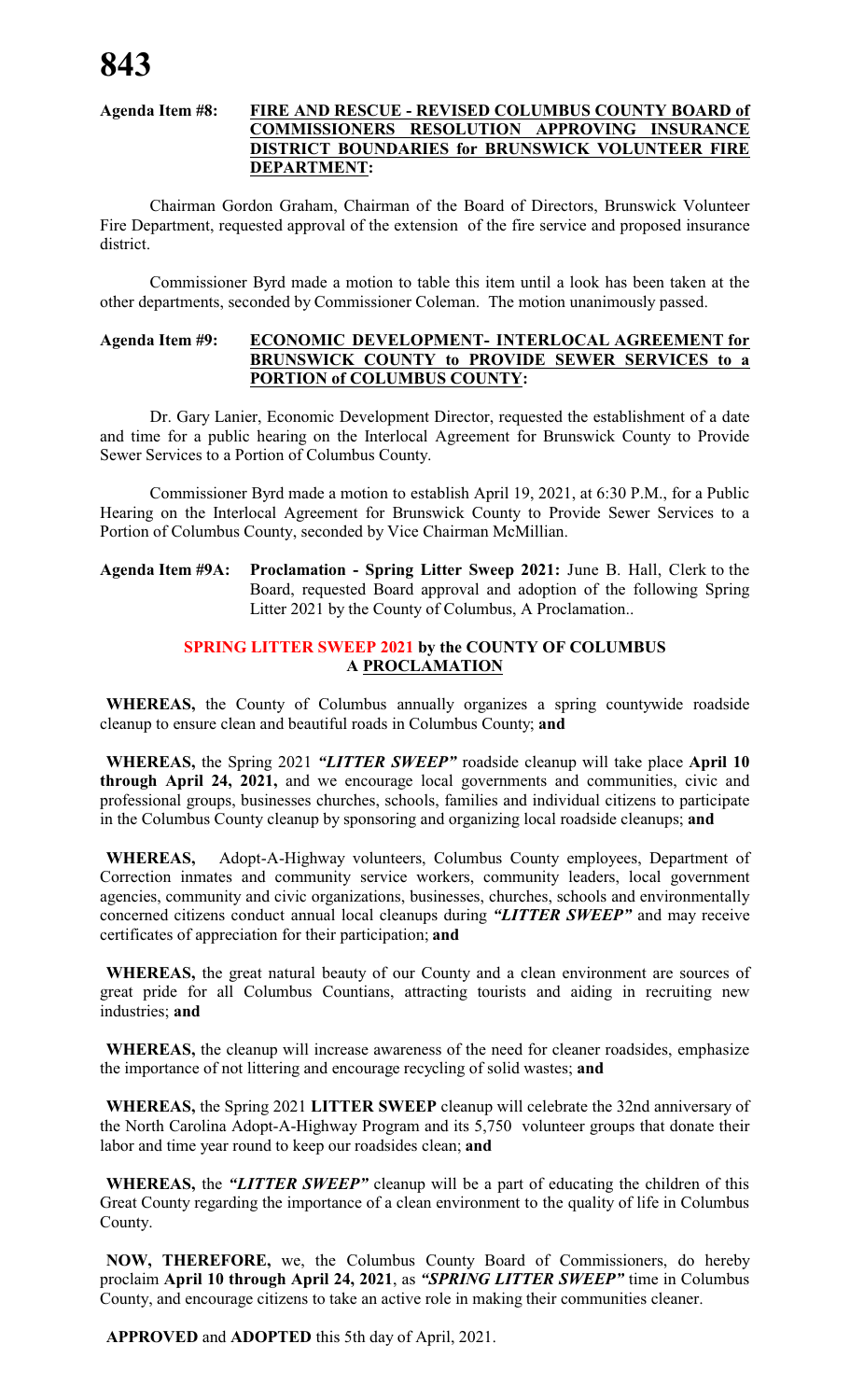#### **COLUMBUS COUNTY BOARD OF COMMISSIONERS**

**/s/** *RICKY BULLARD* **, Chairman** */s/JEROME McMILLIAN***, Vice Chairman /s/** *CHRIS SMITH* **/s/** *GILES E. BYRD /s/ LAVERN COLEMAN /s/ BRENT WATTS /s/ CHARLES T. McDOWELL* **ATTESTED BY: /s/** *EDWIN H. MADDEN, JR.***, County Manager /s/** *JUNE B. HALL***, Clerk to the Board /s/** *AMANDA B. PRINCE***, County Attorney**

Commissioner Coleman made a motion to approve and adopt the Spring Litter 2021 by the County of Columbus, A Proclamation, seconded by Commissioner Watts. The motion unanimously passed.

#### **RECESS REGULAR SESSION and enter into COLUMBUS COUNTY WATER and SEWER DISTRICTS I, II, III, IV and V BOARD MEETING:**

At 7:01 P.M., Commissioner Byrd made a motion to recess Regular Session and enter into Columbus County Water and Sewer Districts I, II, III, IV and V Board Meeting, seconded by Vice Chairman Jerome McMillian. The motion unanimously passed.

#### **Agenda Item #10: COLUMBUS COUNTY WATER and SEWER DISTRICTS I, II, III, IV and V:**

- A. **Columbus County Water and Sewer Districts I, II, II, IV and V: a**pproval of March 01, 2021 Minutes; **and**
- B. **Columbus County Water and Sewer Districts I, II, II, IV and V: a**pproval of March 15, 2021 Minutes.

This information will be recorded in Minute Book Number 2, for each Water District, respectively.

#### **Agenda Item #11: COLUMBUS COUNTY WATER and SEWER DISTRICTS I, II, III, IV and V: CAPITAL PROJECT ORDINANCE - GENERATOR SCADA PROJECT:**

Edwin Madden, County Manager, requested Board approval of the Capital Project Ordinance - Generator SCADA Project for each Water District, respectively.

This information will be recorded in Minute Book Number 2, for each Water District, respectively.

#### **Agenda Item #12: COLUMBUS COUNTY WATER and SEWER DISTRICTS I, II, III, and V: WATER EXTENSIONS CAPITAL PROJECT ORDINANCE:**

Edwin Madden, County Manager, requested Board approval of the Water Extensions Capital Project Ordinance, for each Water District, respectively.

This information will be recorded in Minute Book Number 2, for each Water District, respectively.

#### **Agenda Item #13: COLUMBUS COUNTY WATER and SEWER DISTRICT IV: CAPITAL PROJECT ORDINANCE for INTERNATIONAL LOGISTICS PARK:**

Edwin Madden, County Manager, requested Board approval of the Capital Project Ordinance for International Logistics Park.

This information will be recorded in Minute Book Number 2, for Columbus County Water and Sewer District IV.

#### **Agenda Item #14: COLUMBUS COUNTY WATER and SEWER DISTRICT IV - SURVEY for HYDROLOGIC SERVICES SURVEY:**

Dr. Gary Lanier, Economic Development Director, requested Board approval of the contract for the Hydrologic Services Survey, at the cost of thirty-four thousand, five hundred and 00/100 (\$34,500.00) dollars.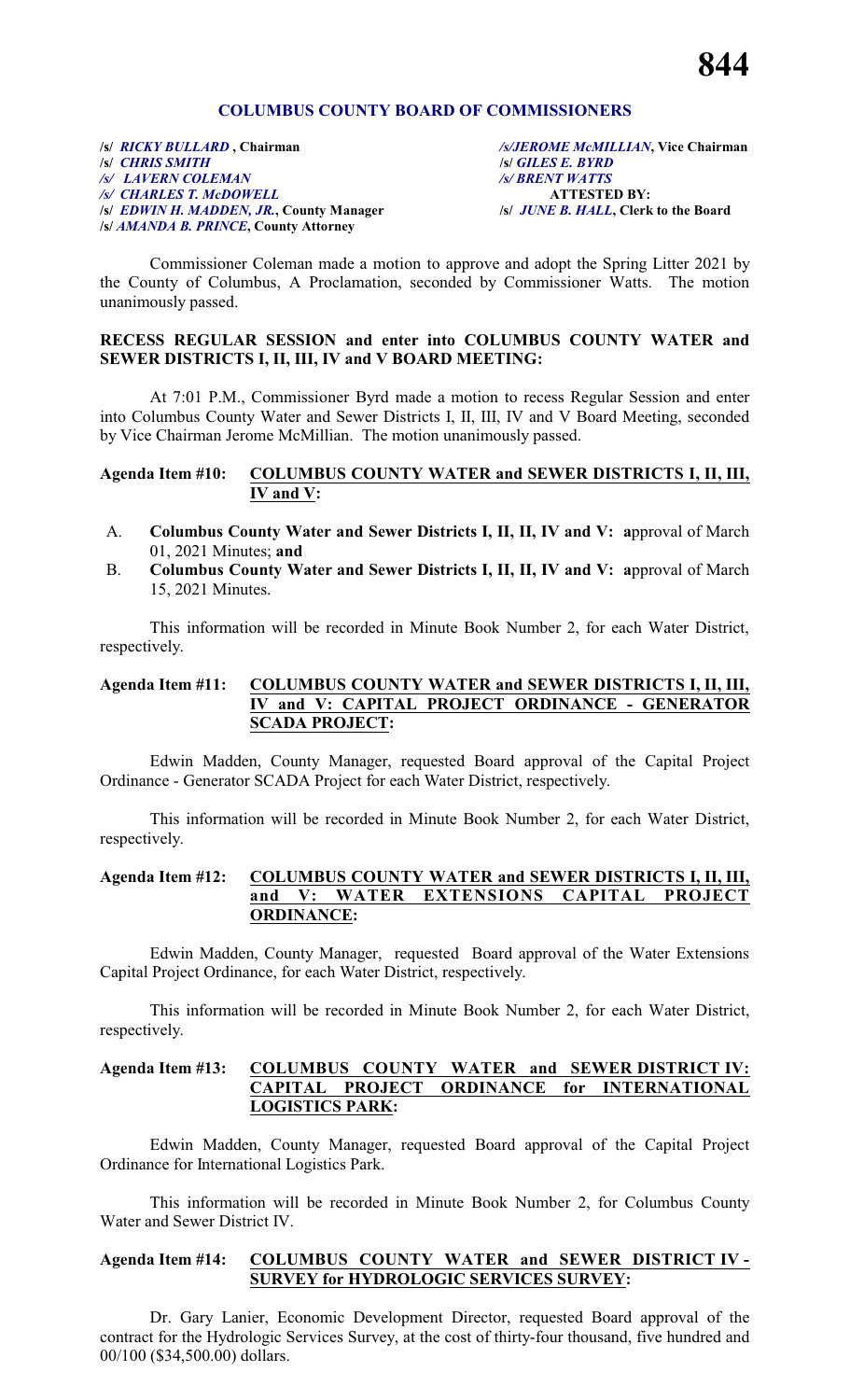This information will be recorded in Minute Book Number 2, for Columbus County Water and Sewer District IV.

# **ADJOURN COMBINATION MEETING of COLUMBUS COUNTY WATER and SEWER DISTRICTS I, II, III, IV AND V BOARD MEETING**

At 7:08 P.M., Commissioner Smith made a motion to adjourn the **combination meeting** of Columbus County Water and Sewer Districts I, II, III, IV and V Board Meeting, and resume Regular Session, seconded by Vice Chairman McMillian. The motion unanimously passed.

# **Agenda Item #15: COMMENTS:**

Chairman Bullard opened the floor for comments. The following spoke.

#### A. **Department Managers:**

- 1. **Dr. Gary Lanier, Economic Development Director:** stated the following: -The Dashboard is set up in several hyperlinks for information; **and** -If this setup is satisfactory, please let the Chairman know so we can proceed with the production.
- 2. **Kimberly Smith, Health Director:** stated the following:

-Here are the numbers from our COVIC-19 Event on March 20, 2021; -We gave a total of 1,000 vaccines;

- -The number of people that got through was 320 in an hour's time;
- -The total number of Columbus County citizens as 368;
- -The total number of out-of-county was 632;
- -There were 12 states involved
- -There were 517 Females and 457 Males; **and**

-There were 275 African \ameri9cans, 15 American Indiians, 4 Asians, 625 White and 85 Unknowns.

# B. **Board of Commissioners:**

1. **Commissioner Coleman:** stated the following: -I truly appreciate the County workers who were at the COVID-19 Vaccination Clinic on March 30, 2021; **and** -I would like to make a motion to open up the Commissioner's Board Meeting to the public, but follow guidelines.

# **MOTION:**

Commissioner Coleman made a motion to open the Columbus County Board of Commissioners' Meetings to the public, with required guidelines, seconded by Commissioner McDowell. The motion unanimously passed.

2. **Vice Chairman McMillian:** stated the following:

-I have been discussing the conditions of the roads in Columbus County with North Carolina Department of Transportation, due to the excessive water we have been experiencing, and the gentleman has recommended that one of their representatives needs to present to the public the do's and don'ts of what the DOT can and cannot do; **and**

-I would like to thank Ms. Kum for the good job she is doing with the COVID-19 vaccinations.

3. **Commissioner Byrd:** stated the following:

-How many applications do you have for Silverspoon Road? Amanda Davis replied stating ten (10); **and**

-Mr. Madden, I could not be at your reception this afternoon, and I apologize, but I was two (2) men short.

4. **Commissioner Watts:** stated the following:

-The number of COVID-19 vaccinations was very low for the County citizens; -I encourage the citizens to go and get your vaccination; **and**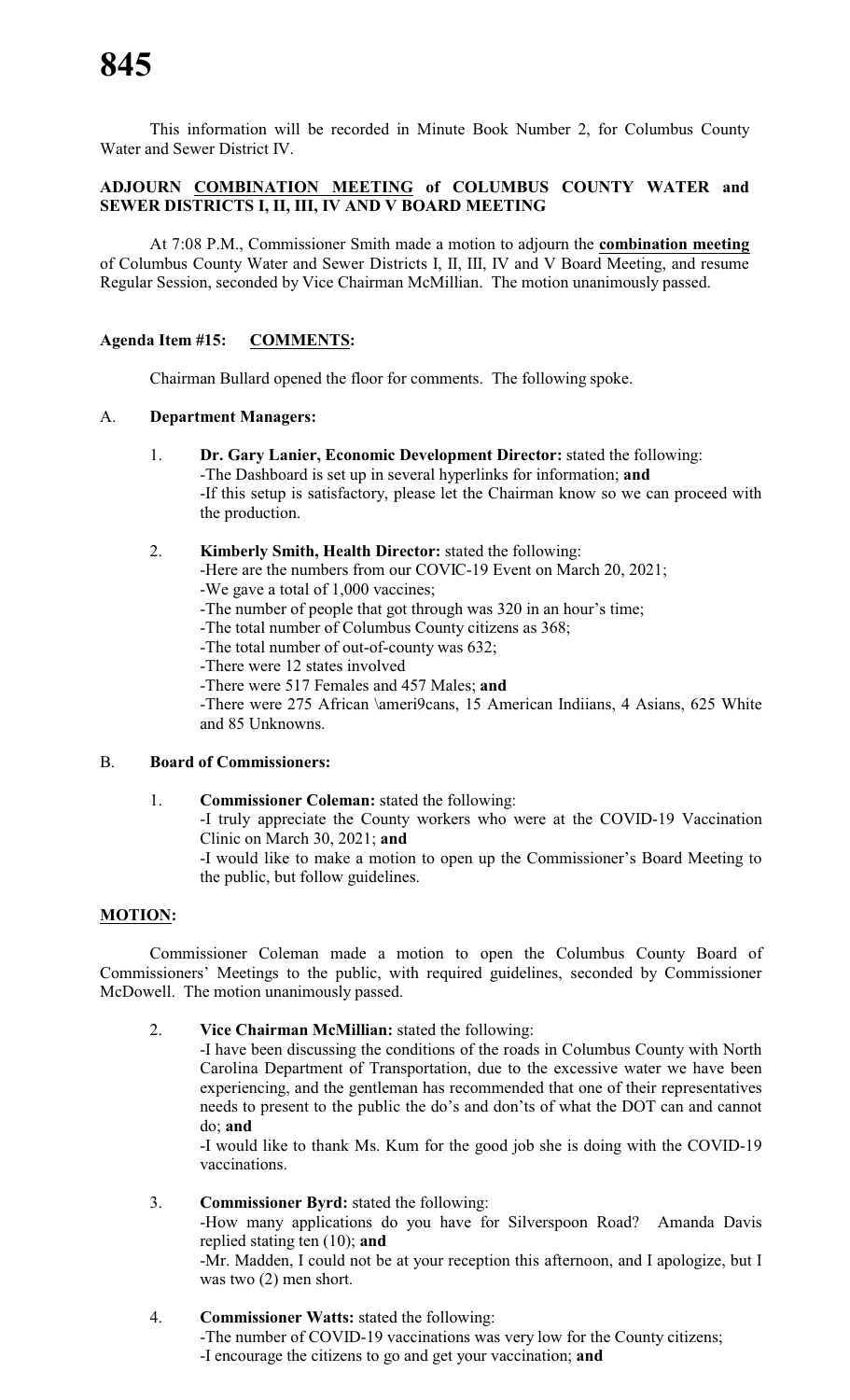-I welcome Mr. Madden on board and look forward to working with you.

5. **Chairman Bullard:** stated the following:

-The committee that prepared the food for Mr. Madden's reception done a very good job;

-I would like to welcome Mr. Madden on board and I look forward to working with him; **and**

-I would like to thank Gail Edwards for the fine job she has done during the months we did not have a Manager on board.

# C. **County Manager (Edwin H. Madden, Jr.):**

-It is good to be here;

- -I look forward to have the opportunity to work with you;
- -I would like to thank the staff for the nice reception today;
- -I look forward to good work ahead; **and**
- -Thank you for allowing me to work with you.

# D. **County Attorney (Amanda B. Prince):**

-Thank you for your earlier comments; **and**

-Thank you for being on board with us.

#### **RECESS REGULAR SESSION and enter into CLOSED SESSION in ACCORDANCE with N.C.G.S. § 143–318.11(a) (3) ATTORNEY-CLIENT PRIVILEGE and (5) (I) REAL ESTATE:**

At 7:26 P.M., Commissioner Byrd made a motion to recess Regular Session and enter into Closed Session in accordance with N.C.G.S. § 143-318.11(a) (3) Attorney-Client Privilege and (5) (I) Real Estate

## **Agenda Item #16: CLOSED SESSION in ACCORDANCE with N.C.G.S. § 143-318(a) (3) ATTORNEY-CLIENT PRIVILEGE, and (5) REAL ESTATE:**

No action was taken.

#### **ADJOURN CLOSED SESSION and resume REGULAR SESSION:**

At 8:25 P.M., Commissioner Watts made a motion to adjourn Closed Session and resume Regular Session, seconded by Vice Chairman McMillian. The motion unanimously passed.

#### **READING and APPROVAL of CLOSED SESSION GENERAL ACCOUNT:**

Chairman Bullard requested that Amanda B. Prince, County Attorney, orally read the Closed Session General Account. Ms. Prince orally read the following: *"The County Commissioners discussed real property acquisition with the County Manager, Gary Lanier, Economic Development Director, and the County Attorney, and the County Commissioners discussed the opiod situation, and other attorney-client matters, with Amanda B. Prince, County Attorney"*.

Commissioner Byrd made a motion to approve the Closed Session General Account, seconded by Commissioner Smith. The motion unanimously passed.

#### **Agenda Item #17: ADMINISTRATION - PURCHASE AND SALE AGREEMENT WITH TRUIST BANK:**

Eddie Madden, County Manager, requested Board approval of the Purchase and Sale Agreement to purchase BB&T.

Commissioner Byrd made a motion to approve the Purchase and Sale Agreement between Truist Bank and Columbus County, in the amount of one million, two hundred fifty thousand, and 00/100 (\$1,250,000.00) dollars, seconded by Commissioner Coleman. The motion unanimously passed. A copy of the Purchase and Sale Agreement will be kept on file in the County Attorney's Office, for review.

| Agenda Item #18: ADMINISTRATION - REIMBURSEMENT RESOLUTION and |                |                                             |  |  |  |
|----------------------------------------------------------------|----------------|---------------------------------------------|--|--|--|
|                                                                |                | BUDGET AMENDMENT for PURCHASE of NORTH BB&T |  |  |  |
|                                                                | <b>CAMPUS:</b> |                                             |  |  |  |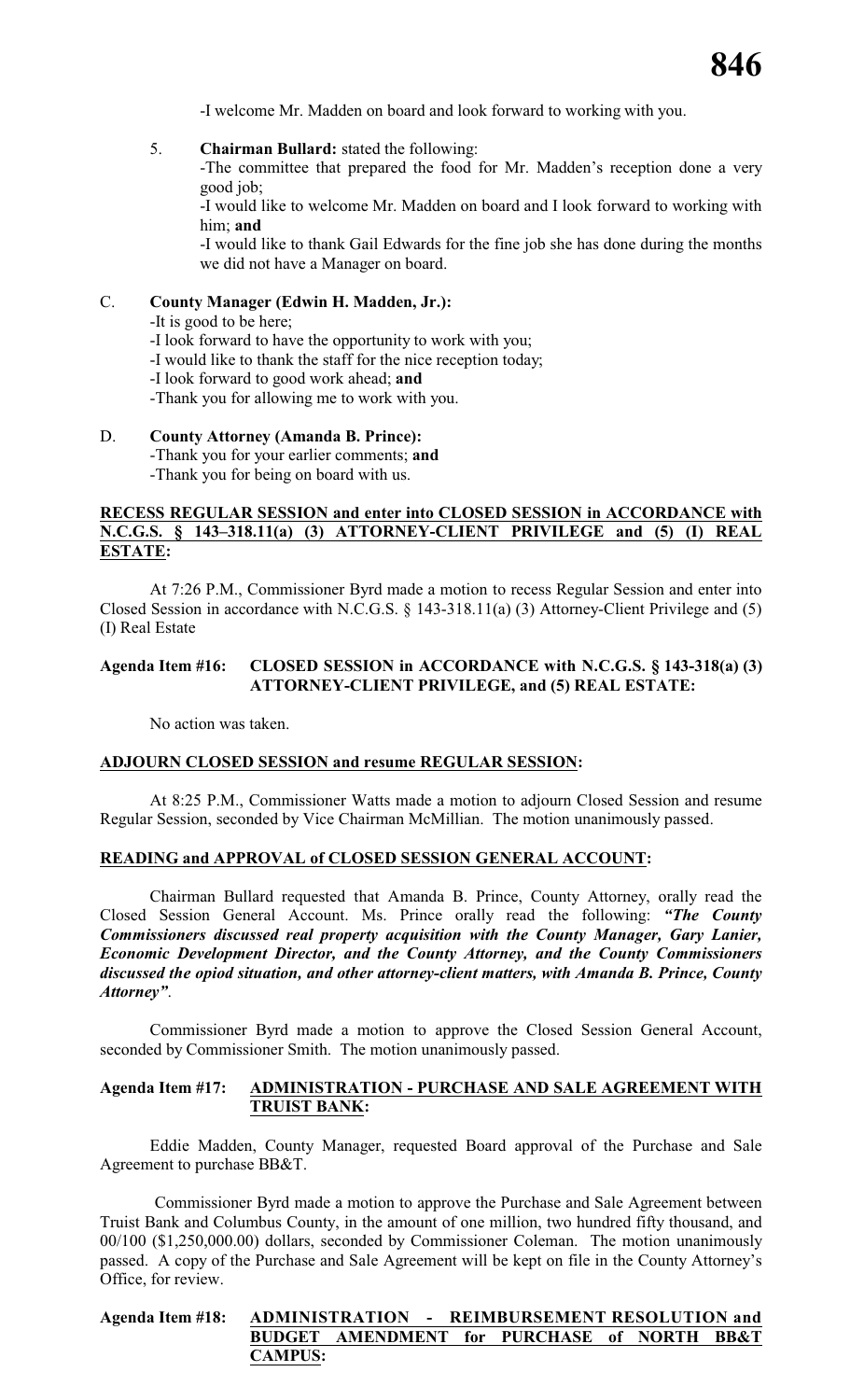Dylan Bowen, Deputy Finance Director, requested Board approval of the following Resolution of the Board of Commissioners for the County of Columbus, North Carolina, Declaring its intention to Reimburse Said County from the Proceeds of one or more Financings for Certain Capital Expenditures, and Budget Amendment.

#### **RESOLUTION OF THE BOARD OF COMMISSIONERS FOR THE COUNTY OF COLUMBUS, NORTH CAROLINA, DECLARING ITS INTENTION TO REIMBURSE SAID COUNTY FROM THE PROCEEDS OF ONE OR MORE FINANCINGS FOR CERTAIN CAPITAL EXPENDITURES**

**WHEREAS,** the County of Columbus, North Carolina (the "County"), is a political subdivision organized and existing under the laws of the State of North Carolina; **and**

**WHEREAS,** the County has determined to pay the cost of purchasing the North BB&T Campus, (collectively, the "Project"); **and**

**WHEREAS,** the Board of Commissioners for the County (the "Board") has determined that certain moneys advanced and to be advanced by the County to pay such expenditures (the "Expenditures") are available only for a temporary period and it is and will be necessary to reimburse the County for the Expenditures from the proceeds of one or more financings of the County in the form of one or more installment financings that are expected to be authorized by the Board (collectively, the "Financings").

**NOW, THEREFORE, BE IT RESOLVED** by the Board as follows:

**Section 1.** The Board hereby declares the County's intent to reimburse the County with the proceeds of the Financings for the Expenditures. The County reasonably expects on the date hereof that it will reimburse the Expenditures with the proceeds of the Financings.

**Section 2.** Each Expenditure was or will be (a) of a type properly chargeable to a capital account under general federal income tax principles (determined in each case as of the date of the Expenditure), (b) a cost of issuance with respect to the Financings, (c) a nonrecurring item that is not customarily payable from current revenues or (d) a grant to a party that is not related to or an agent of the County so long as such grant does not impose any obligation or condition (directly or indirectly) to repay any amount to or for the benefit of the County.

**Section 3.** The maximum principal amount of the Financings expected to be entered into with respect to the Project is \$1,300,000 plus such additional amounts, if any, as shall be determined to be reasonably necessary for the funding or payment of costs of entering into the Financings.

**Section 4.** The County will make a reimbursement allocation, which is a written allocation by the County that evidences the County's use of proceeds of the Financings to reimburse an Expenditure, no later than 18 months after the later of the date on which the Expenditure is paid or the Project is placed in service or abandoned, but in no event more than three years after the date on which the Expenditure is paid. The County recognizes that exceptions are available for certain preliminary expenditures, costs of issuance, certain de minimis amounts, expenditures by small issuers (based on the year of issuance and not the year of expenditure) and expenditures for construction projects of at least five years.

**Section 5.** This resolution shall take effect immediately upon its passage.

**ADOPTED** this the 5th day of April, 2021.

# **COLUMBUS COUNTY BOARD OF COMMISSIONERS**

# /s/ **Ricky Bullard, Chairman**

**Attested By:**

/s/ **June Hall, Clerk to the Board of Commissioners**

| <b>TYPE</b>              | <b>ACCOUNT</b> | <b>DETAILS</b>                           | <b>AMOUNT</b> |
|--------------------------|----------------|------------------------------------------|---------------|
| $\parallel$ Expenditures | 10-4201-549966 | Acquisition                              | 1,250,000     |
|                          | 10-4201-519903 | Appraisal, Survey, Testing Closing Costs | 50,000        |
| $\parallel$ Expenditures | 10-3991-499101 | <b>Appropriated Fund Balance</b>         | 1,300,000     |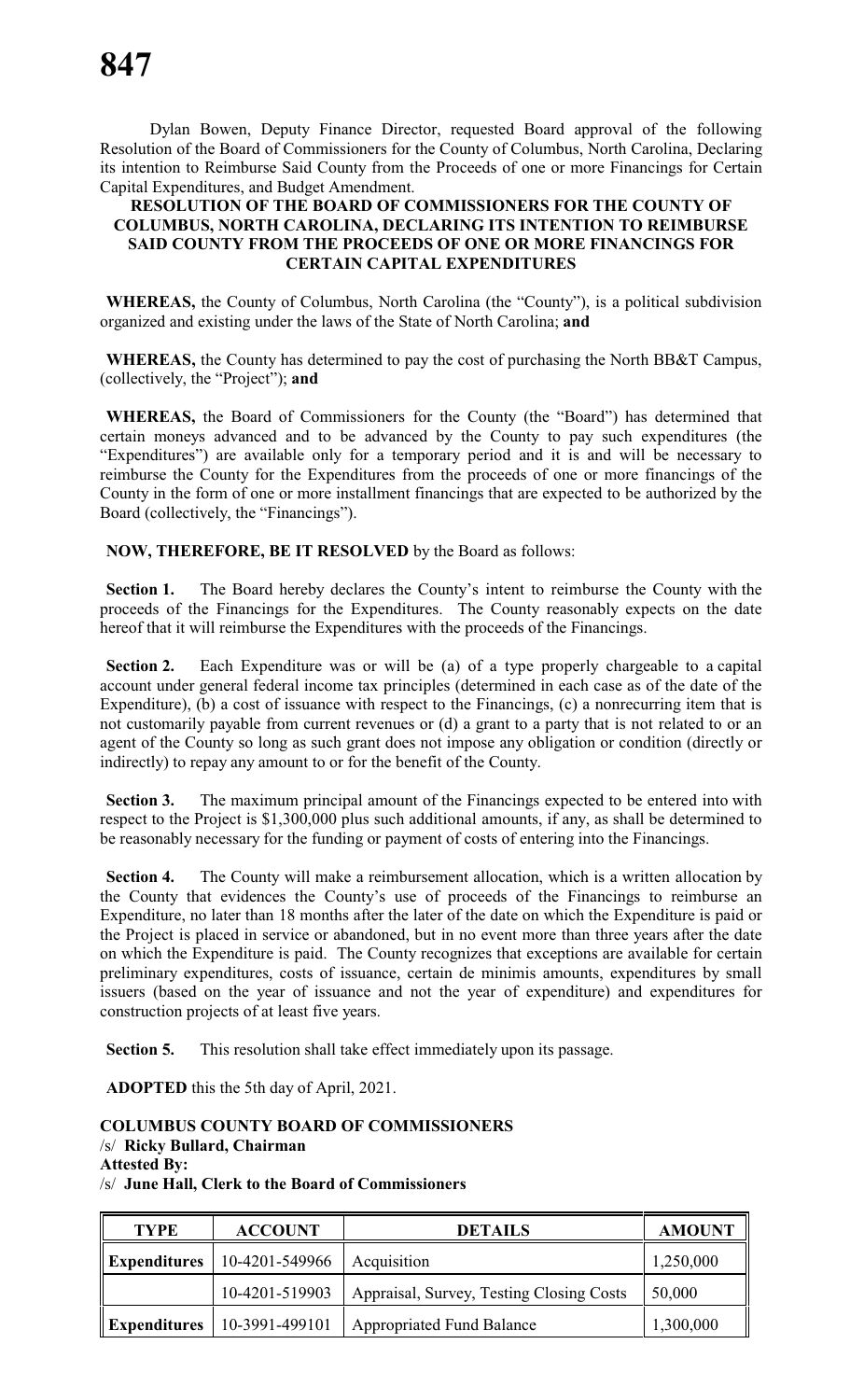# **Agenda Item #18A: FINANCE - APPROVAL for BANK FINANCING on BB&T NORTH CAMPUS BUILDING:**

Dylan Bowen, Deputy Finance Officer, requested Board approval of the following Resolution Approving Financing Terms for the BB&T North Campus Building.

## **RESOLUTION APPROVING FINANCING TERMS**

**WHEREAS,** the Columbus County, NC ("Borrower") has previously determined to finance a building purchase (the "Project"), and the Finance Director has now presented a proposal for the financing of such Project.

## **BE IT THEREFORE RESOLVED, as follows:**

1. The Borrower hereby determines to finance the Project through Truist Bank ("Lender") in accordance with the proposal dated March 30, 2021, or as such proposal may be supplemented or amended by Lender and the Borrower verbally or in writing. The amount financed shall not exceed \$1,300,000.00, the annual interest rate (in the absence of default or change in tax status) shall not exceed  $\frac{9}{6}$ , and the financing term shall not exceed years from the date of closing.

2. All financing contracts and all related documents for the closing of the financing (the "Financing Documents") shall be consistent with the foregoing terms. All officers and employees of the Borrower are hereby authorized and directed to execute and deliver any Financing Documents, and to take all such further action as they may consider necessary or desirable, to carry out the financing of the Project as contemplated by the proposal and this resolution. The Financing Documents shall include a Financing Agreement and 'Deed of Trust and such other documents as Lender may request. Pursuant to the Financing Agreement and Deed of Trust, (a) lender will advance moneys to the Borrower to pay the costs of the Project and the financing costs related thereto, and the Borrower will repay such advance in installments, and (b) the Borrower will grant a lien on the site of the Project, or portions thereof, together will all fixtures and improvements located thereon, to Lender as security for such advance.

3. The Finance Director is hereby authorized and directed to hold executed copies of the Financing Documents until the conditions for the delivery of the Financing Documents have been completed to the Finance Directors's satisfaction. The Finance Director is authorized to approve changes to any Financing Documents previously signed by Borrower officers or employees, provided that such changes shall not substantially alter the intent of such documents or certificates from the intent expressed in the forms executed by such officer. The Financing Documents shall be in such final forms as the Finance Director shall approve, with the Finance Director's release of any Financing Documents for delivery constituting conclusive evidence of such officer's final approval of the Document's final form.

4. The Borrower shall not take or omit to take any action the taking or omission of which shall cause its interest payments on this financing to be includable in the gross income for federal income tax purposes of the registered owners of the interest payment obligations.

5. The Borrower intends that the adoption of this resolution will be a declaration of the Borrower's official intent to reimburse expenditures for the Project that are to be financed from the proceeds of the Lender financing described above. The Borrower intends that funds that have been advanced, or that may be advanced, from the Borrower's general fund or any other borrower fund related to the Project, for costs of the Project may be reimbursed from the financing proceeds.

6. All prior actions of Borrower officers in furtherance of the purposes of this resolution are hereby ratified, approved and confirmed. All other resolutions (or parts thereof) in conflict with this resolution are hereby repealed, to the extent of the conflict. This resolution shall take effect immediately.

# APPROVED this 5<sup>th</sup> day of April, 2021

#### By: /s/ **JUNE B. HALL, Clerk to the Board** By: /s/ **RICKY BULLARD, Chairman**

Commissioner Byrd made a motion to approve and adopt the Resolution Approving Financing Terms, seconded by Vice Chairman McMillian. The motion unanimously passed.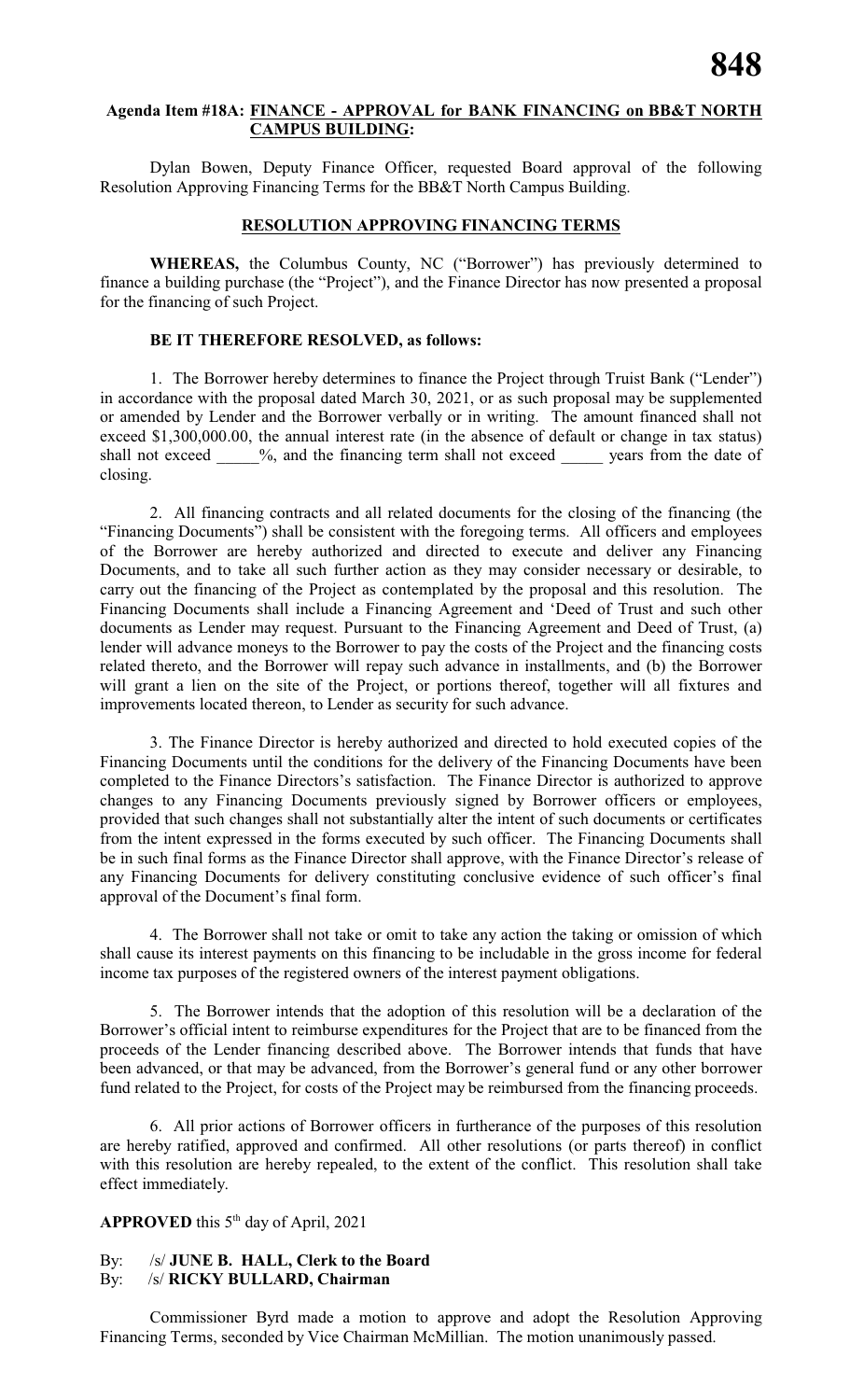# **Agenda Item #19: ADJOURNMENT:**

At 8:29 P.M., Commissioner Coleman made a motion to adjourn, seconded by Vice Chairman McMillian. The motion unanimously passed.

**APPROVED:**

**\_\_\_\_\_\_\_\_\_\_\_\_\_\_\_\_\_\_\_\_\_\_\_\_\_\_\_\_\_\_ \_\_\_\_\_\_\_\_\_\_\_\_\_\_\_\_\_\_\_\_\_\_\_\_\_\_\_\_\_\_\_ JUNE B. HALL, Clerk to the Board RICKY BULLARD, Chairman**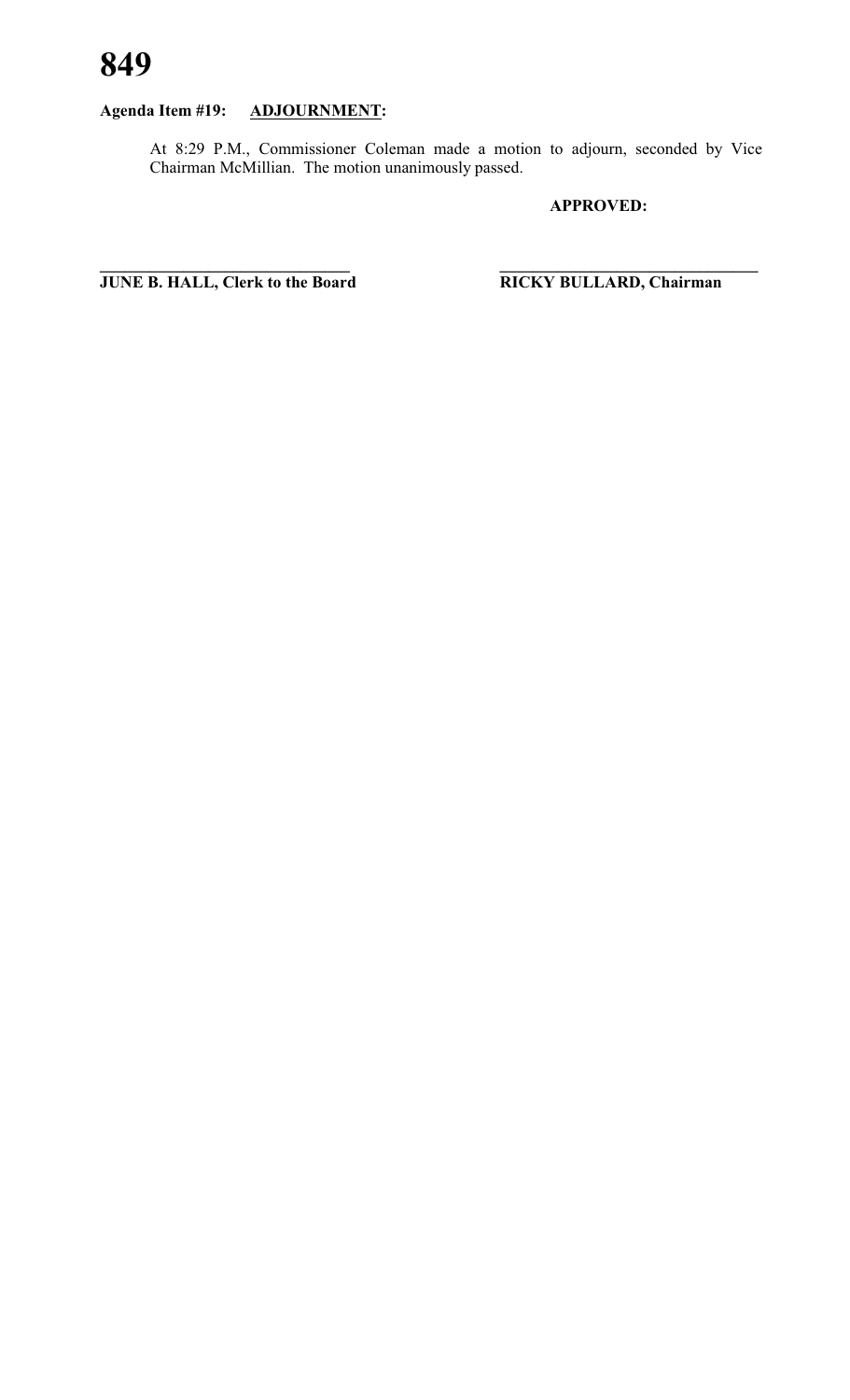# **COLUMBUS COUNTY WATER and SEWER DISTRICTS I, II, III, IV AND V COMBINATION BOARD MEETING Monday, April 05, 2021 7:01 P.M.**

The Honorable Columbus County Commissioners met on the above stated date and at the above stated time in the DempseyB. HerringCourthouse Annex, 112 West Smith Street, Whiteville, North Carolina 28472, for the purpose to act as the Columbus County Water and Sewer District I Board.

#### **COMMISSIONERS PRESENT: APPOINTEES PRESENT:**

Chris Smith June B. Hall, **Clerk to the Board** Lavern Coleman Brent Watts Charles T. McDowell

Ricky Bullard, **Chairman** Edwin H. Madden, Jr., **County Manager** Jerome McMillian, **Vice Chairman** Amanda B. Prince, **County Attorney** Giles E. Byrd Jay Leatherman, **Interim Finance Officer**

# **MEETING CALLED TO ORDER:**

At 7:01 P.M., Chairman Ricky Bullard called the **combination meeting** of Columbus County Water and Sewer Districts I, II, III, IV and V Board Meeting to order.

### **Agenda Item#10: COLUMBUSCOUNTY WATER and SEWER DISTRICTS I, II, III, IV and V:**

- A. **Columbus County Water and Sewer Districts I, II, II, IV and V: a**pproval of March 01, 2021 Minutes; **and**
- B. **Columbus County Water and Sewer Districts I, II, II, IV and V: a**pproval of March 15, 2021 Minutes.

Commissioner Byrd made a motion to approve the March 01, 2021 Minutes and the March 15, 2021 Minutes, as recorded, seconded byCommissioner Smith. The motion unanimouslypassed.

#### **Agenda Item#11: COLUMBUS COUNTY WATER and SEWER DISTRICTSI,II, III, IV and V: CAPITAL PROJECT ORDINANCE - GENERATOR SCADA PROJECT:**

Edwin Madden, County Manager, requested Board approval of the following Capital Project Ordinance - Generator SCADA Project for each Water District, respectively.

> **Water and Sewer District I SCADA / Generator Project CAPITAL PROJECT ORDINANCE April 5, 2021**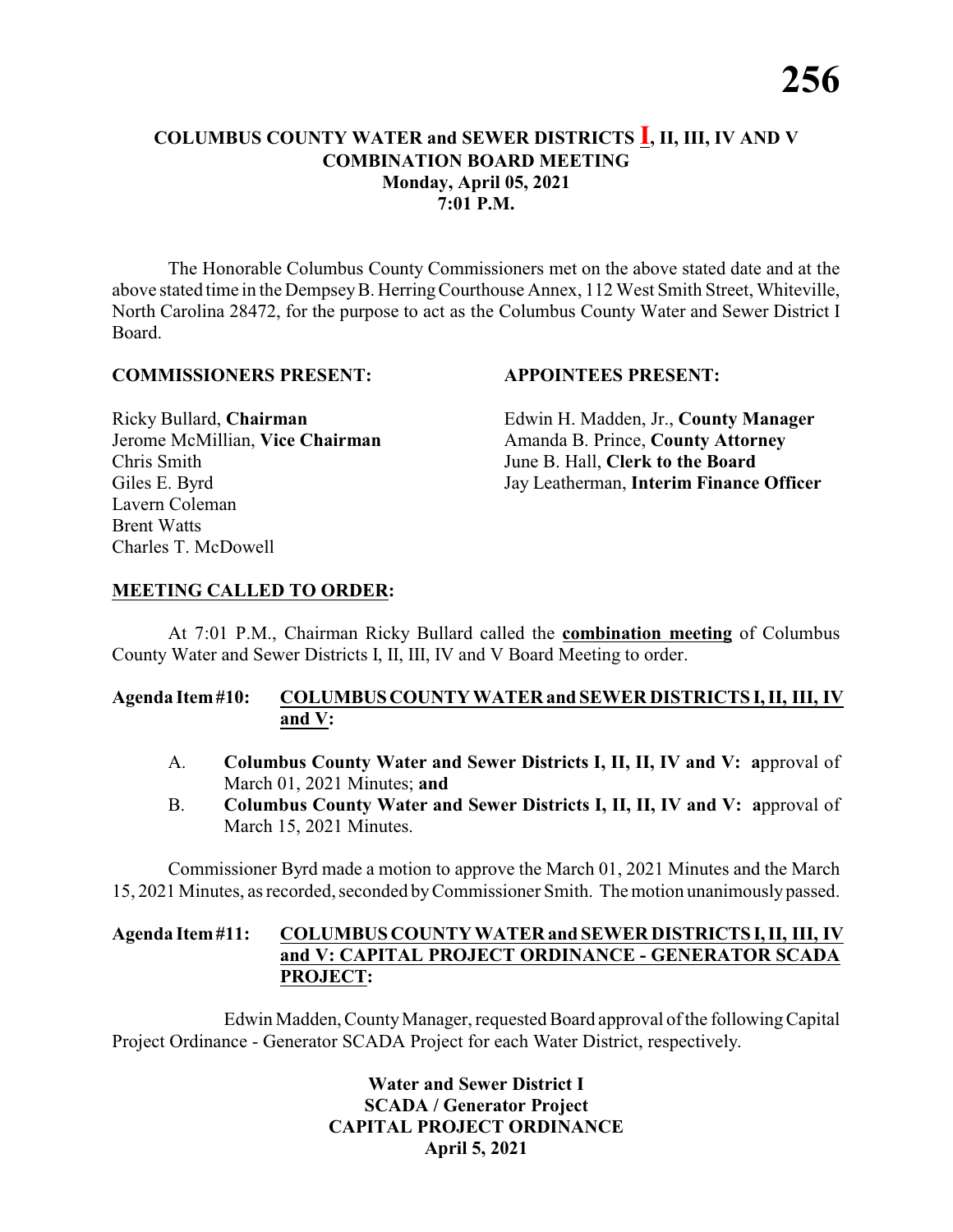**BE IT ORDAINED** by the Board of Commissioners of the County of Columbus, North Carolina, that pursuant to Section 159-13.2 of the General Statutes of North Carolina, the following Grant Project Ordinance is **HEREBY ADOPTED**:

**SECTION 1.** The project authorized is the Water District I SCADA/Generator Project.

**SECTION 2.** The project director is hereby directed to proceed with the project.

**SECTION 3.** The project will be executed in full during fiscal year 2021/2022.

**SECTION 4.** The following revenues will be available to the County to complete the project.

| <b>ACCOUNT NUMBER</b> | TITLE                           | <b>AMOUNT</b> |
|-----------------------|---------------------------------|---------------|
| 45-3713-439825        | WD-I Fund Balance Appropriation | \$112,208     |
| TOTAL:                |                                 | \$112,408     |

| <b>ACCOUNT NUMBER</b> | TITLE                                 | <b>AMOUNT</b> |
|-----------------------|---------------------------------------|---------------|
| 45-7131-547101        | Design                                | \$5,720       |
| 45-7131-547110        | <b>Bid Award Documents</b>            | \$800         |
| 45-7131-547220        | <b>Shop Drawing Reviews</b>           | \$500         |
| 45-7131-547230        | <b>Construction Site Visits</b>       | \$2,800       |
| 45-7131-547320        | <b>Contract Administration</b>        | \$1,600       |
| 45-7131-547333        | M-W Contract                          | \$59,920      |
| 45-7131-547344        | <b>Interstate Utilities</b>           | \$5,298       |
| 45-7131-547444        | <b>SCADA Replacement</b>              | \$1,219       |
| 45-7131-547552        | <b>Custom Controls SCADA Contract</b> | \$29,955      |
| 45-7131-547566        | AmeriGas                              | \$1,600       |
| 45-7131-599100        | <b>Project Contingency</b>            | \$2,996       |
| <b>TOTAL:</b>         |                                       | \$112,408     |
|                       |                                       |               |

**SECTION 5.** The following amounts were appropriated for the project:

**SECTION 6.** Copies of the Capital Project Ordinance will be made available to the Budget Officer, Project Manager and the Finance Officer.

**ADOPTED** this the 5th day of April, 2021.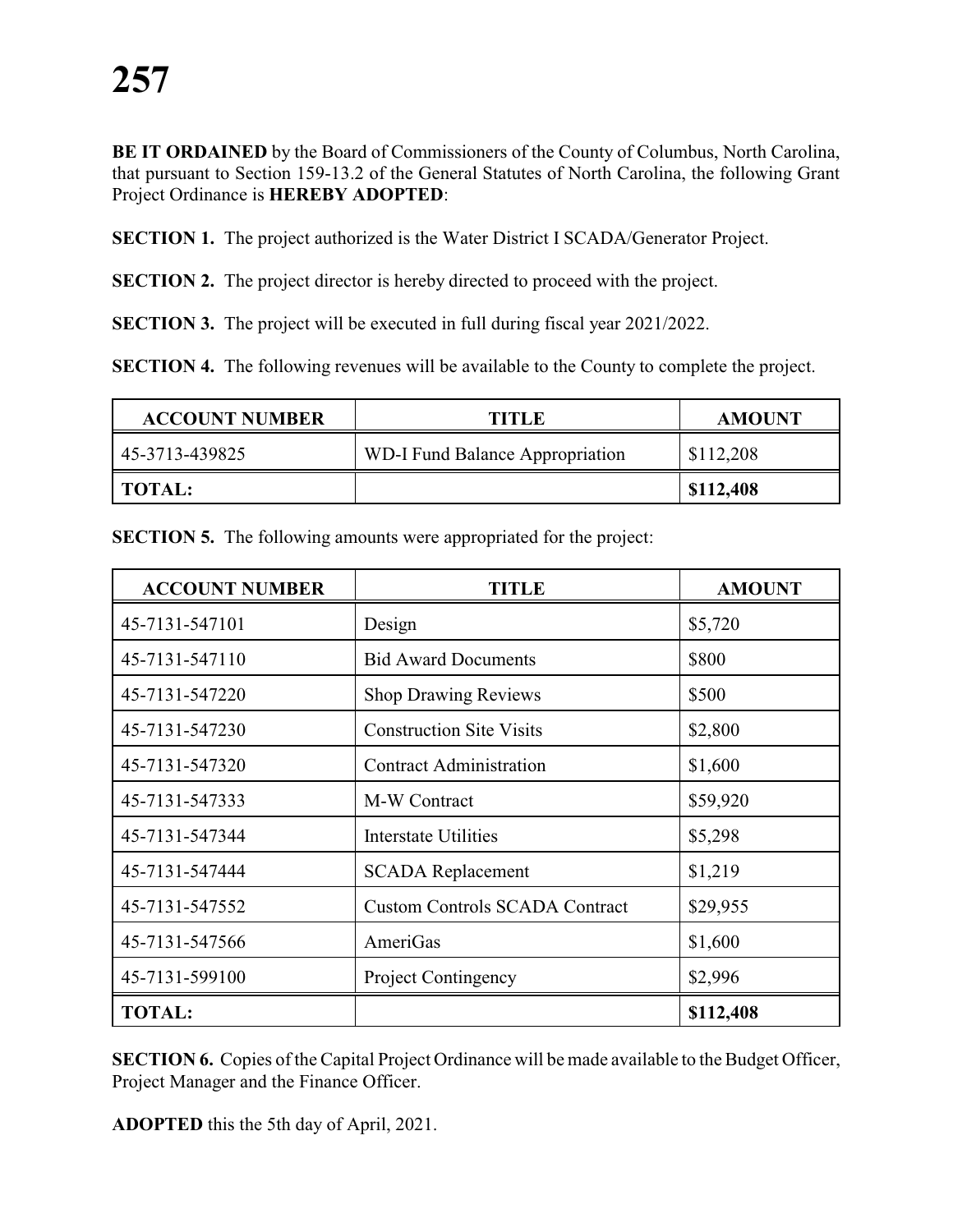#### **COLUMBUS COUNTY BOARD OF COMMISSIONERS** /s/ **RICKY BULLARD, Chairman ATTESTED BY:**  /s/ **JUNE B. HALL, CLERK TO BOARD**

## **Agenda Item #12: COLUMBUS COUNTY WATER and SEWER DISTRICTS I, II, III, and V: WATERLINE EXTENSIONS CAPITAL PROJECT ORDINANCE:**

Edwin Madden, County Manager, requested Board approval of the Water Extensions Capital Project Ordinance, for each Water District, respectively.

### **Water and Sewer District I Waterline Extension Project CAPITAL PROJECT ORDINANCE April 5, 2021**

**BE IT ORDAINED** by the Board of Commissioners of the County of Columbus, North Carolina, that pursuant to Section 159-13.2 of the General Statutes of North Carolina, the following Grant Project Ordinance is **HEREBY ADOPTED**:

**SECTION 1.** The project authorized is the Water District I Waterline ExtensionProject.

**SECTION 2.** The project director is hereby directed to proceed with the project.

**SECTION 3.** The project will be executed in full during fiscal year 2021/2022.

**SECTION 4.** The following revenues will be available to the County to complete the project.

| <b>ACCOUNT NUMBER</b> | <b>TITLE</b>                    | <b>AMOUNT</b> |
|-----------------------|---------------------------------|---------------|
| 45-3713-439825        | WD-I Fund Balance Appropriation | \$172,842     |
| <b>TOTAL:</b>         |                                 | \$172,842     |

**SECTION 5.** The following amounts were appropriated for completion of the project:

| <b>ACCOUNT NUMBER</b> | TITLE                                 | <b>AMOUNT</b> |
|-----------------------|---------------------------------------|---------------|
| 45-7124-519985        | Preparation Detailed Cost Estimate    | \$9,063       |
| 45-7124-519900        | <b>System Mapping</b>                 | \$1,100       |
| 45-7124-519984        | Site Inspection                       | \$938         |
| 45-7124-519927        | Design/Bid                            | \$51,298      |
| 45-7124-519982        | <b>Construction Administration</b>    | \$9,813       |
| 45-7124-519982        | <b>Updated Project Cost Estimates</b> | \$2,075       |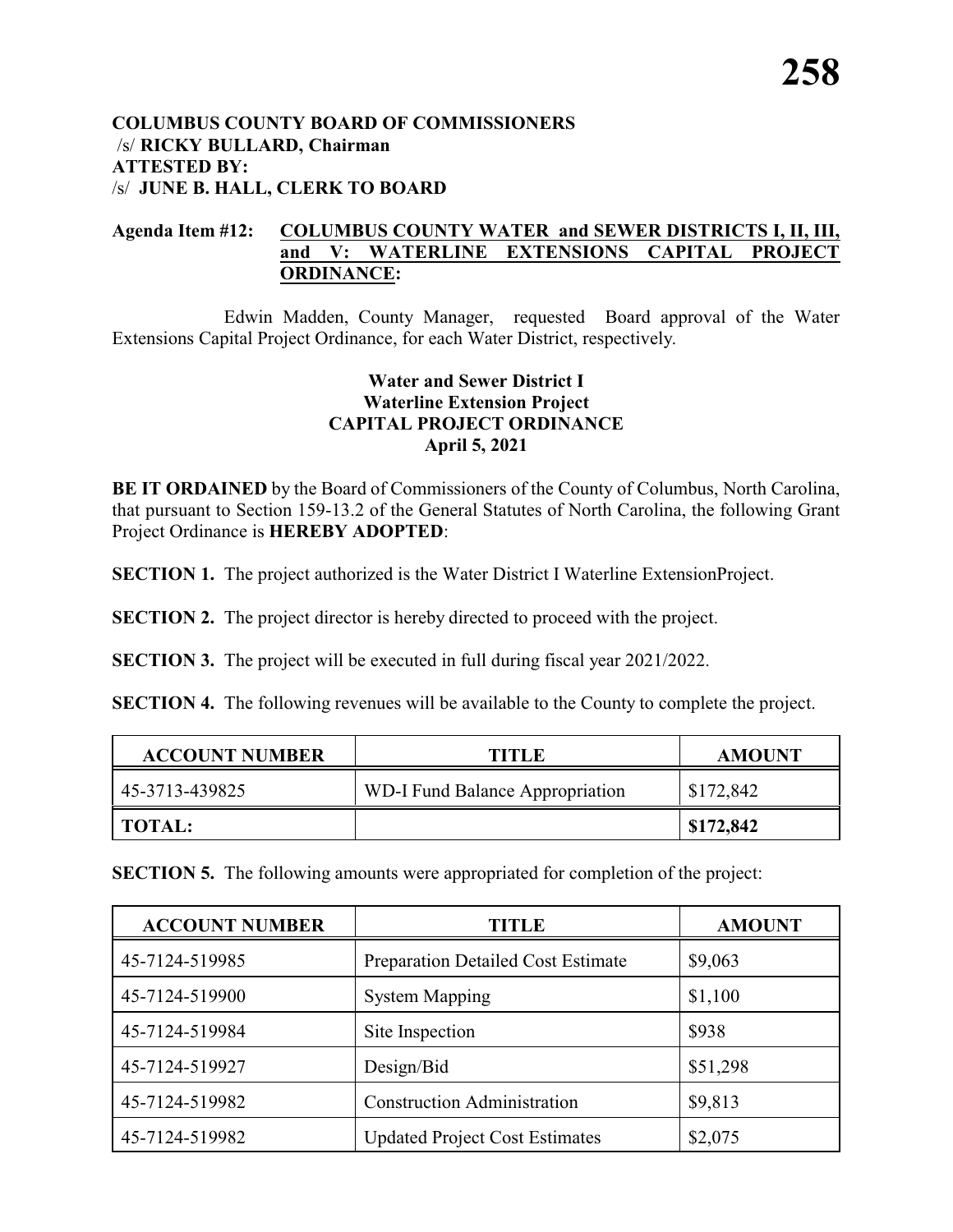| <b>ACCOUNT NUMBER</b> | <b>TITLE</b>                   | <b>AMOUNT</b> |
|-----------------------|--------------------------------|---------------|
| 45-7124-519981        | <b>Construction Inspection</b> | \$21,250      |
| 45-7124-519979        | <b>Construction Contract</b>   | \$70,385      |
| 45-7124-599100        | <b>Project Contingency</b>     | \$3,520       |
| <b>TOTAL:</b>         |                                | \$172,842     |

**SECTION 6.** Copies of the Capital Project Ordinance will be made available to the Budget Officer, Project Manager and the Finance Officer.

**ADOPTED** this the 5th day of April, 2021.

#### **COLUMBUS COUNTY BOARD OF COMMISSIONERS** /s/ **RICKY BULLARD, Chairman ATTESTED BY:**  /s/ **JUNE B. HALL, CLERK TO BOARD**

Vice Chairman McMillian made a motion to approve and adopt the Waterline Extension Project Capital Project Ordinance, seconded by Commissioner Watts. The motion unanimously passed.

#### **ADJOURNMENT:**

At 7:08 P.M., Commissioner Smith made a motion to adjourn, seconded by Vice Chairman McMillian. The motion unanimously passed.

**APPROVED:**

**\_\_\_\_\_\_\_\_\_\_\_\_\_\_\_\_\_\_\_\_\_\_\_\_\_\_\_\_ \_\_\_\_\_\_\_\_\_\_\_\_\_\_\_\_\_\_\_\_\_\_\_\_\_\_\_\_\_\_\_\_\_\_\_\_ JUNE B. HALL, Clerk to Board RICKY BULLARD, Chairman**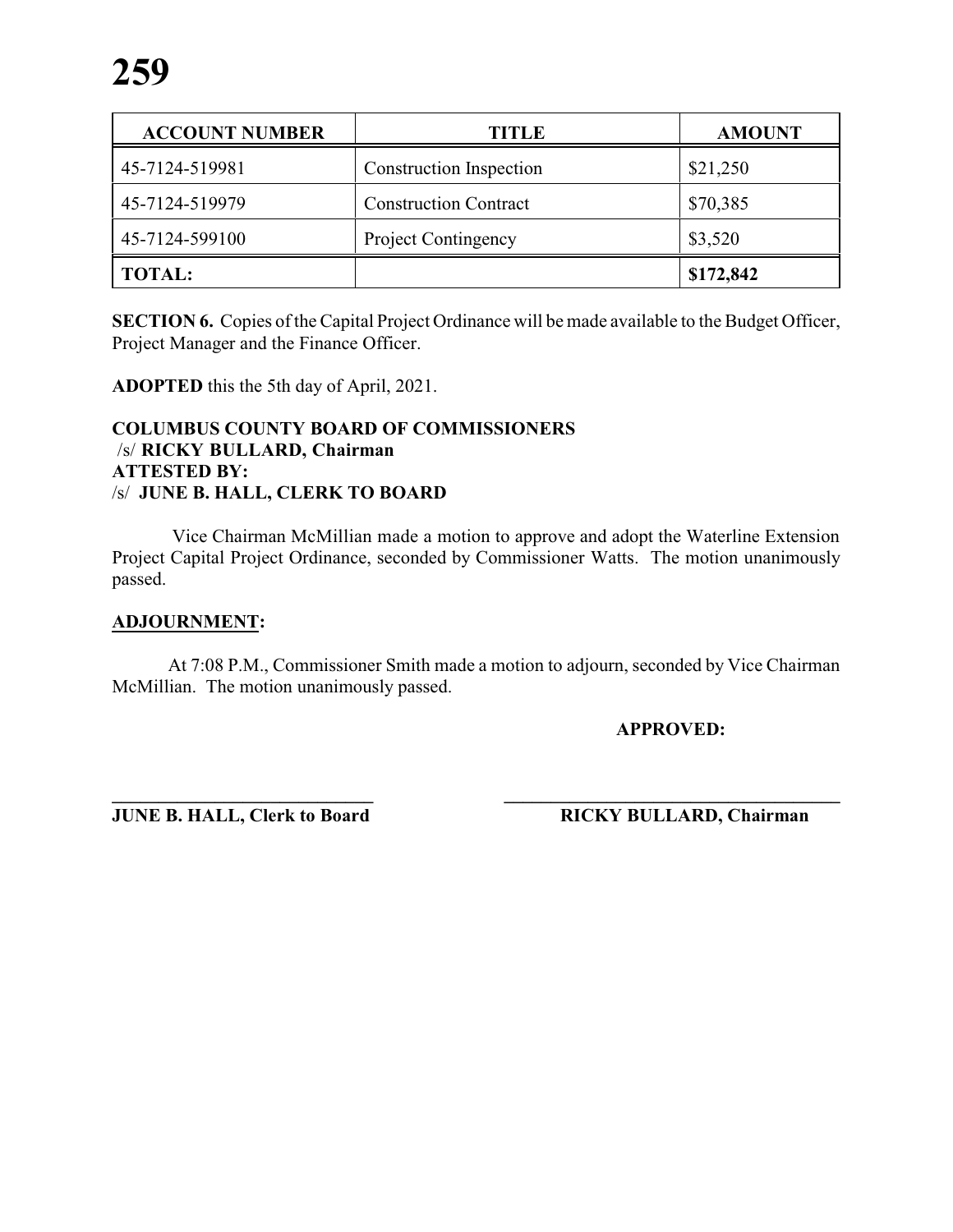# **COLUMBUS COUNTY WATER and SEWER DISTRICTS I, II, III, IV AND V COMBINATION BOARD MEETING Monday, April 05, 2021 7:01 P.M.**

The Honorable Columbus County Commissioners met on the above stated date and at the above stated time in the DempseyB. HerringCourthouse Annex, 112 West Smith Street, Whiteville, North Carolina 28472, for the purpose to act as the Columbus County Water and Sewer District II Board.

#### **COMMISSIONERS PRESENT: APPOINTEES PRESENT:**

Chris Smith June B. Hall, **Clerk to the Board** Lavern Coleman Brent Watts Charles T. McDowell

Ricky Bullard, **Chairman** Edwin H. Madden, Jr., **County Manager** Jerome McMillian, **Vice Chairman** Amanda B. Prince, **County Attorney** Giles E. Byrd Jay Leatherman, **Interim Finance Officer**

#### **MEETING CALLED TO ORDER:**

At 7:01 P.M., Chairman Ricky Bullard called the **combination meeting** of Columbus County Water and Sewer Districts I, II, III, IV and V Board Meeting to order.

### **Agenda Item#10: COLUMBUSCOUNTY WATER and SEWER DISTRICTS I, II, III, IV and V:**

- A. **Columbus County Water and Sewer Districts I, II, II, IV and V: a**pproval of March 01, 2021 Minutes; **and**
- B. **Columbus County Water and Sewer Districts I, II, II, IV and V: a**pproval of March 15, 2021 Minutes.

Commissioner Byrd made a motion to approve the March 01, 2021 Minutes and the March 15, 2021 Minutes, as recorded, seconded byCommissioner Smith. The motion unanimouslypassed.

#### **Agenda Item#11: COLUMBUS COUNTY WATER and SEWER DISTRICTSI,II, III, IV and V: CAPITAL PROJECT ORDINANCE - GENERATOR SCADA PROJECT:**

Edwin Madden, County Manager, requested Board approval of the following Capital Project Ordinance - Generator SCADA Project for each Water District, respectively.

> **Water and Sewer District II SCADA / Generator Project CAPITAL PROJECT ORDINANCE April 5, 2021**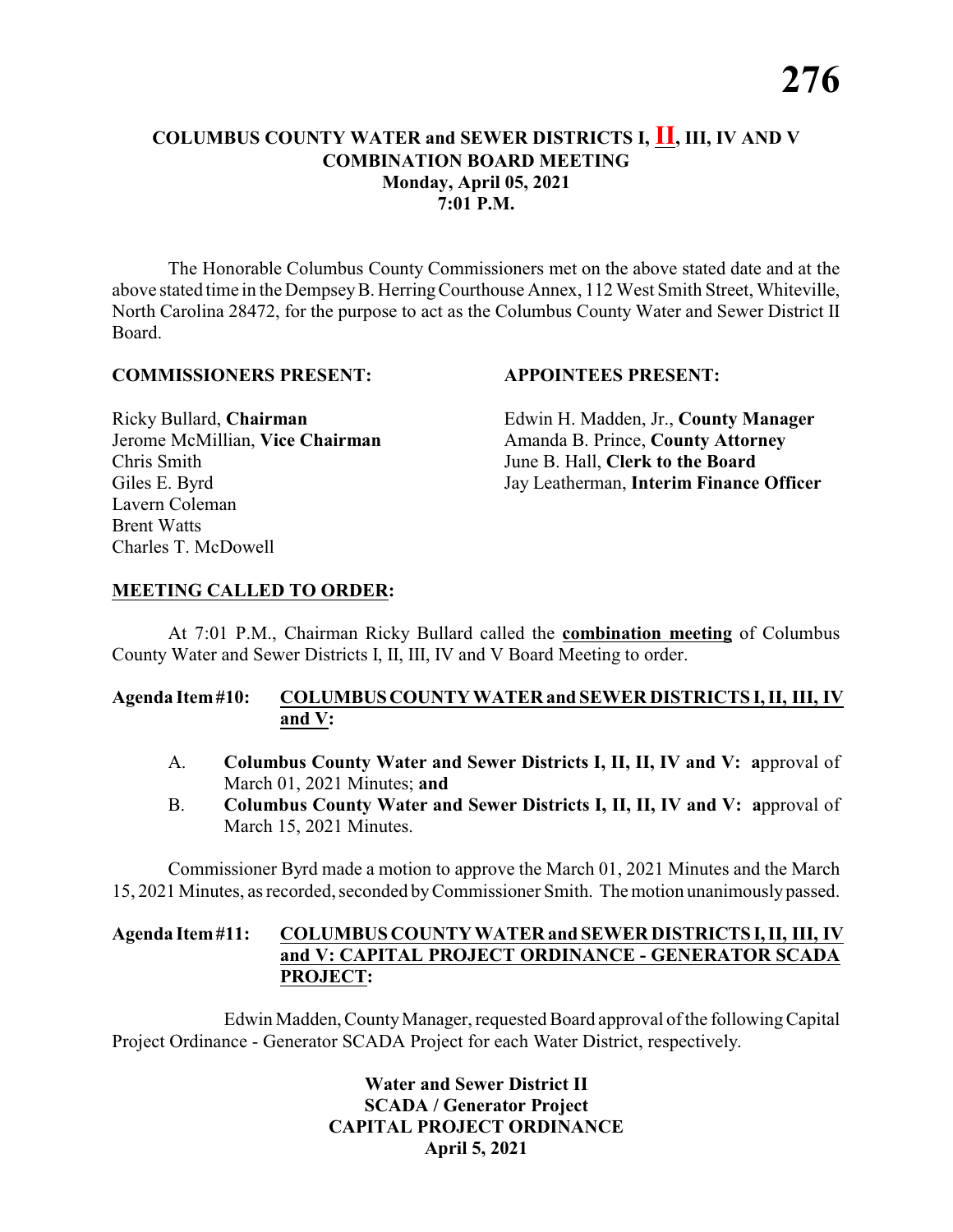**BE IT ORDAINED** by the Board of Commissioners of the County of Columbus, North Carolina, that pursuant to Section 159-13.2 of the General Statutes of North Carolina, the following Grant Project Ordinance is **HEREBY ADOPTED**:

**SECTION 1.** The project authorized is the Water District II SCADA/Generator Project.

**SECTION 2.** The project director is hereby directed to proceed with the project.

**SECTION 3.** The project will be executed in full during fiscal year 2021/2022.

**SECTION 4.** The following revenues will be available to the County to complete the project.

| <b>ACCOUNT NUMBER</b> | TITLE                            | <b>AMOUNT</b> |
|-----------------------|----------------------------------|---------------|
| 35-3714-439815        | WD-II Fund Balance Appropriation | \$110,808     |
| TOTAL:                |                                  | \$110,808     |

| <b>ACCOUNT NUMBER</b> | TITLE                                 | <b>AMOUNT</b> |
|-----------------------|---------------------------------------|---------------|
| 35-7132-547101        | Design                                | \$5,720       |
| 35-7132-547110        | <b>Bid Award Documents</b>            | \$800         |
| 35-7132-547220        | <b>Shop Drawing Reviews</b>           | \$500         |
| 35-7132-547230        | <b>Construction Site Visits</b>       | \$2,800       |
| 35-7132-547320        | <b>Contract Administration</b>        | \$1,600       |
| 35-7132-547333        | M-W Contract                          | \$59,920      |
| 35-7132-547344        | <b>Interstate Utilities</b>           | \$5,298       |
| 35-7132-547444        | <b>SCADA</b> Replacement              | \$1,219       |
| 35-7132-547552        | <b>Custom Controls SCADA Contract</b> | \$29,955      |
| 35-7132-599100        | <b>Project Contingency</b>            | \$2,996       |
| <b>TOTAL:</b>         |                                       | \$110,808     |

**SECTION 5.** The following amounts were appropriated for completion of the project:

**SECTION 6.** Copies of the Capital Project Ordinance will be made available to the Budget Officer, Project Manager and the Finance Officer.

**ADOPTED** this the 5th day of April, 2021.

#### **COLUMBUS COUNTY BOARD OF COMMISSIONERS** /s/ **RICKY BULLARD, Chairman**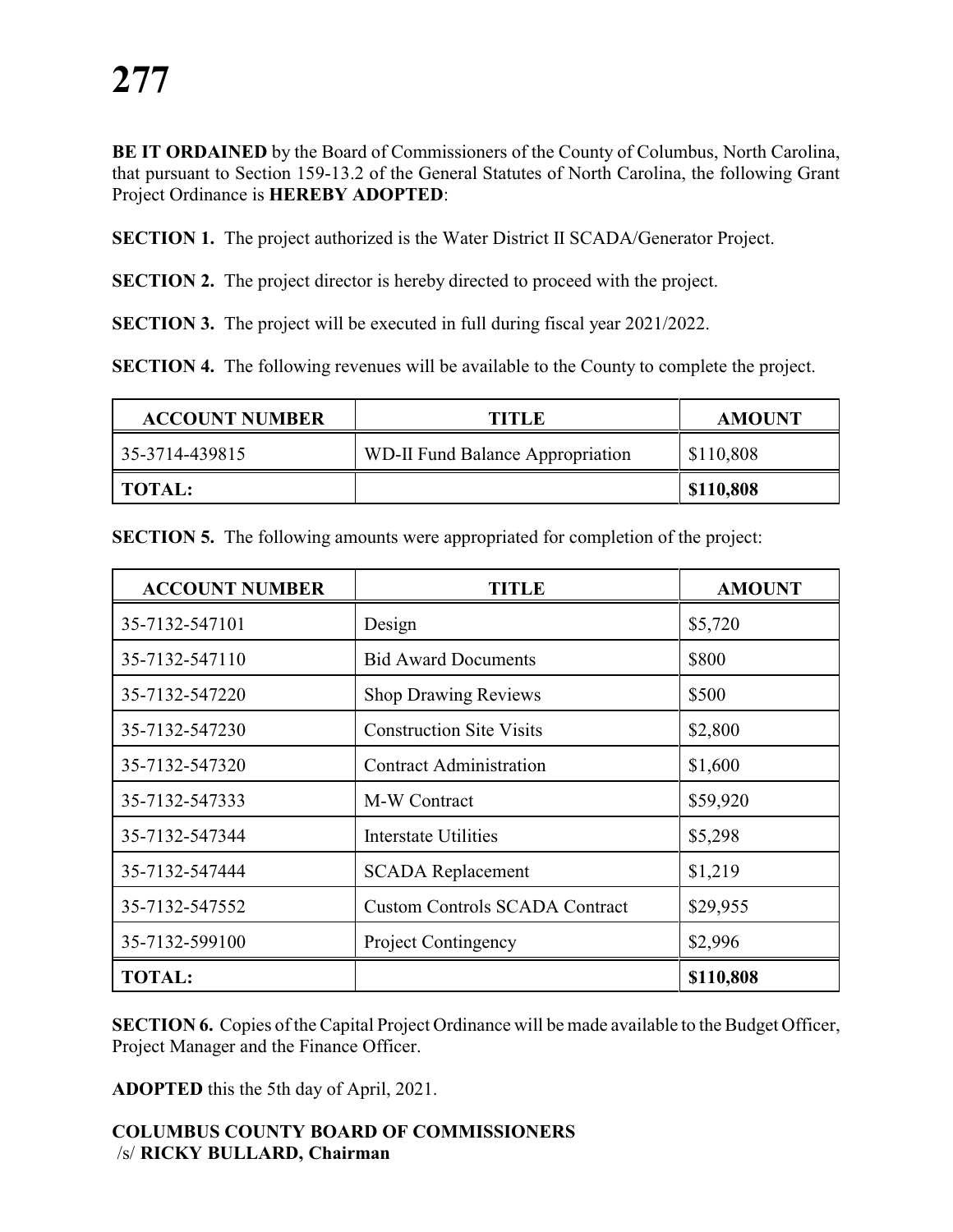### **ATTESTED BY:**  /s/ **JUNE B. HALL, CLERK TO BOARD**

#### **Agenda Item #12: COLUMBUS COUNTY WATER and SEWER DISTRICTS I, II, III, and V: WATERLINE EXTENSIONS CAPITAL PROJECT ORDINANCE:**

Edwin Madden, County Manager, requested Board approval of the Water Extensions Capital Project Ordinance, for each Water District, respectively.

### **Water and Sewer District III Waterline Extension Project CAPITAL PROJECT ORDINANCE April 5, 2021**

**BE IT ORDAINED** by the Board of Commissioners of the County of Columbus, North Carolina, that pursuant to Section 159-13.2 of the General Statutes of North Carolina, the following Grant Project Ordinance is **HEREBY ADOPTED**:

**SECTION 1.** The project authorized is the Water District III Waterline Extension Project.

**SECTION 2.** The project director is hereby directed to proceed with the project.

**SECTION 3.** The project will be executed in full during fiscal year 2021/2022.

**SECTION 4.** The following revenues will be available to the County to complete the project.

| <b>ACCOUNT NUMBER</b> | TITLE                            | <b>AMOUNT</b> |
|-----------------------|----------------------------------|---------------|
| 35-3714-439825        | WD-II Fund Balance Appropriation | \$890,660     |
| <b>TOTAL:</b>         |                                  | \$890,5660    |

**SECTION 5.** The following amounts were appropriated for completion of the project:

| <b>ACCOUNT NUMBER</b> | TITLE                                     | <b>AMOUNT</b> |
|-----------------------|-------------------------------------------|---------------|
| 35-7125-519985        | <b>Preparation Detailed Cost Estimate</b> | \$9,063       |
| 35-7125-519900        | <b>System Mapping</b>                     | \$1,100       |
| 35-7125-519991        | <b>System Modeling</b>                    | \$3,400       |
| 35-7125-519984        | Site Inspection                           | \$938         |
| 35-7125-519927        | Design/Bid                                | \$51,298      |
| 35-7125-519983        | <b>Construction Administration</b>        | \$9,813       |
| 35-7125-519982        | <b>Updated Project Cost Estimates</b>     | \$2,075       |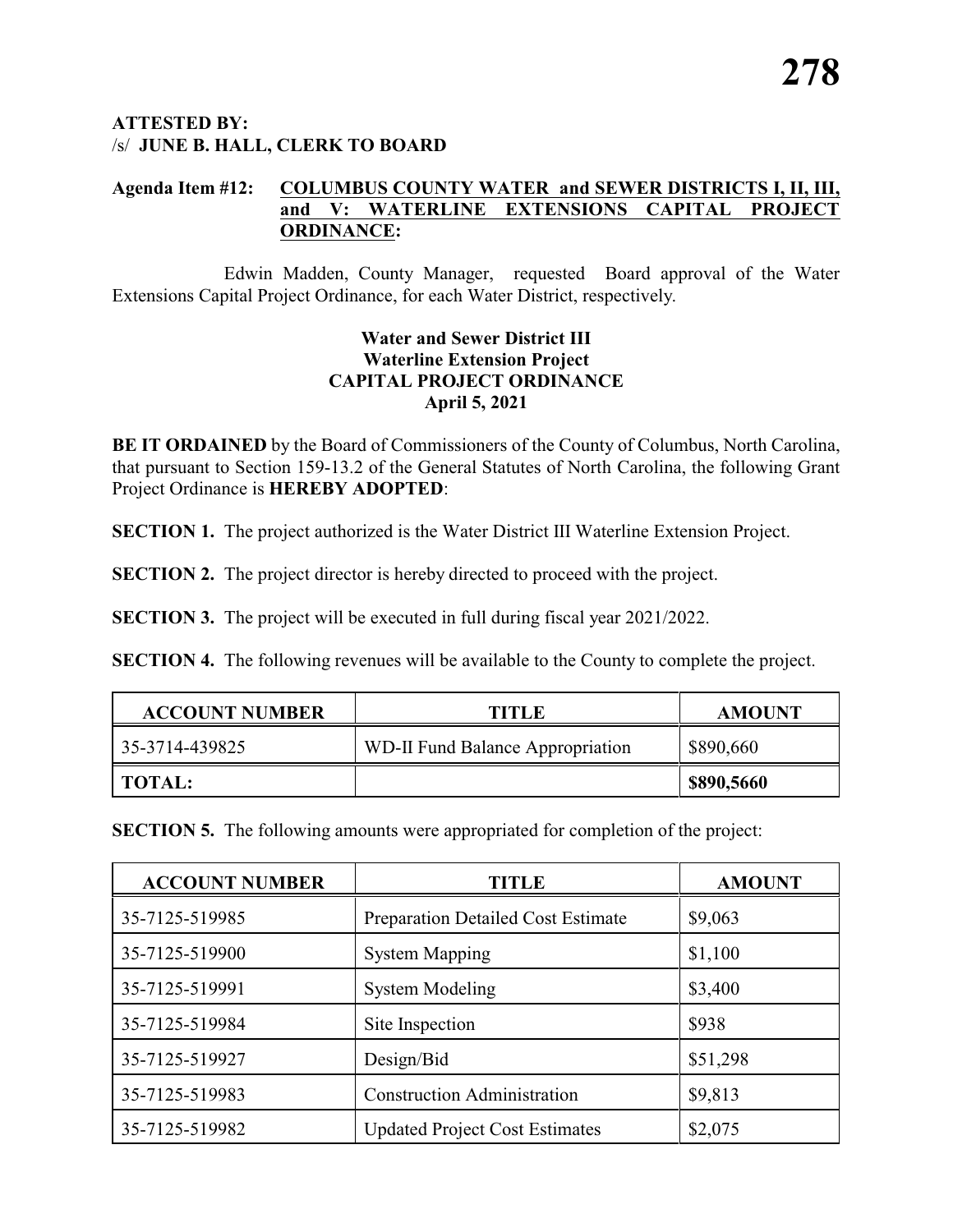| <b>ACCOUNT NUMBER</b> | <b>TITLE</b>                   | <b>AMOUNT</b> |
|-----------------------|--------------------------------|---------------|
| 35-7125-519981        | <b>Construction Inspection</b> | \$21,250      |
| 35-7125-519979        | <b>Construction Contract</b>   | \$402,597     |
| 35-7125-599100        | <b>Project Contingency</b>     | \$20,130      |
| <b>TOTAL:</b>         |                                | \$521,664     |

**SECTION 6.** Copies of the Capital Project Ordinance will be made available to the Budget Officer, Project Manager and the Finance Officer.

**ADOPTED** this the 5th day of April, 2021.

#### **COLUMBUS COUNTY BOARD OF COMMISSIONERS** /s/ **RICKY BULLARD, Chairman ATTESTED BY:**  /s/ **JUNE B. HALL, CLERK TO BOARD**

Vice Chairman McMillian made a motion to approve and adopt the Waterline Extension Project Capital Project Ordinance, seconded by Commissioner Watts. The motion unanimously passed.

#### **ADJOURNMENT:**

At 7:08 P.M., Commissioner Smith made a motion to adjourn, seconded by Vice Chairman McMillian. The motion unanimously passed.

**APPROVED:**

**\_\_\_\_\_\_\_\_\_\_\_\_\_\_\_\_\_\_\_\_\_\_\_\_\_\_\_\_ \_\_\_\_\_\_\_\_\_\_\_\_\_\_\_\_\_\_\_\_\_\_\_\_\_\_\_\_\_\_\_\_\_\_\_\_ JUNE B. HALL, Clerk to Board RICKY BULLARD, Chairman**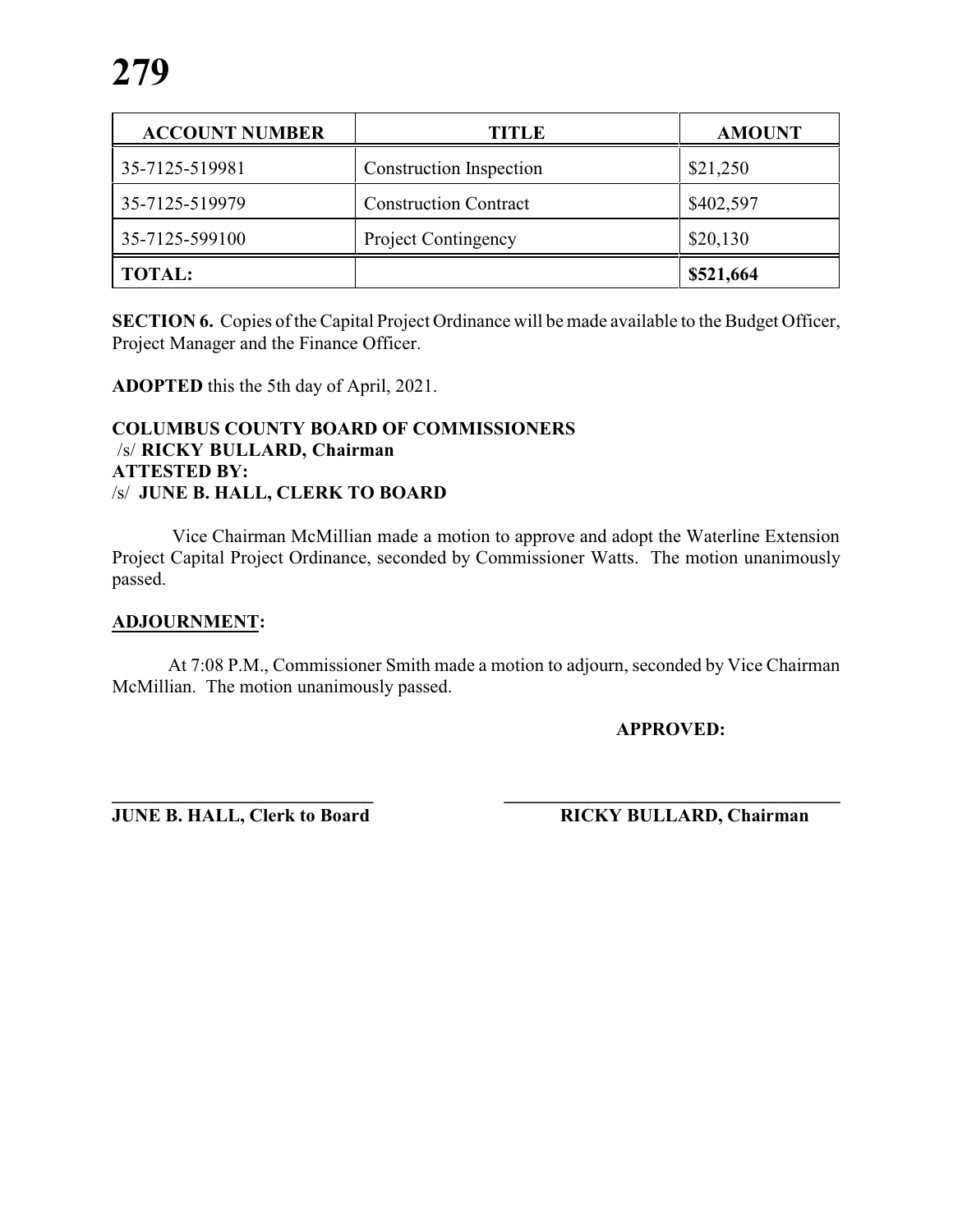# **COLUMBUS COUNTY WATER and SEWER DISTRICTS I, II, III, IV AND V COMBINATION BOARD MEETING Monday, April 05, 2021 7:01 P.M.**

The Honorable Columbus County Commissioners met on the above stated date and at the above stated time in the DempseyB. HerringCourthouse Annex, 112 West Smith Street, Whiteville, North Carolina 28472, for the purpose to act as the Columbus County Water and Sewer District III Board.

#### **COMMISSIONERS PRESENT: APPOINTEES PRESENT:**

Chris Smith June B. Hall, **Clerk to the Board** Lavern Coleman Brent Watts Charles T. McDowell

Ricky Bullard, **Chairman** Edwin H. Madden, Jr., **County Manager** Jerome McMillian, **Vice Chairman** Amanda B. Prince, **County Attorney** Giles E. Byrd Jay Leatherman, **Interim Finance Officer**

# **MEETING CALLED TO ORDER:**

At 7:01 P.M., Chairman Ricky Bullard called the **combination meeting** of Columbus County Water and Sewer Districts I, II, III, IV and V Board Meeting to order.

# **Agenda Item#10: COLUMBUSCOUNTY WATER and SEWER DISTRICTS I, II, III, IV and V:**

- A. **Columbus County Water and Sewer Districts I, II, II, IV and V: a**pproval of March 01, 2021 Minutes; **and**
- B. **Columbus County Water and Sewer Districts I, II, II, IV and V: a**pproval of March 15, 2021 Minutes.

Commissioner Byrd made a motion to approve the March 01, 2021 Minutes and the March 15, 2021 Minutes, as recorded, seconded byCommissioner Smith. The motion unanimouslypassed.

#### **Agenda Item#11: COLUMBUS COUNTY WATER and SEWER DISTRICTSI,II, III, IV and V: CAPITAL PROJECT ORDINANCE - GENERATOR SCADA PROJECT:**

Edwin Madden, County Manager, requested Board approval of the following Capital Project Ordinance - Generator SCADA Project for each Water District, respectively.

> **Water and Sewer District III SCADA / Generator Project CAPITAL PROJECT ORDINANCE April 5, 2021**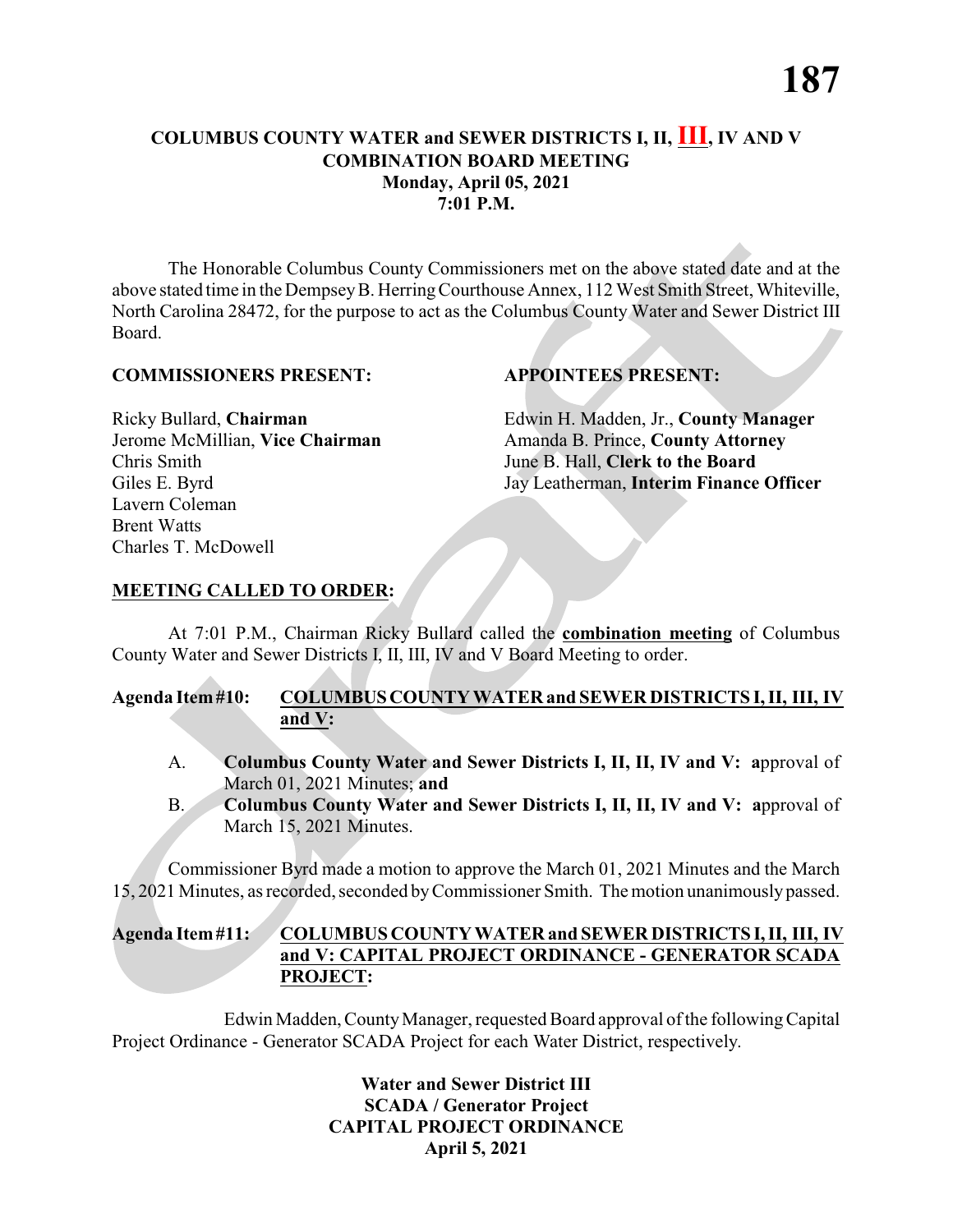**BE IT ORDAINED** by the Board of Commissioners of the County of Columbus, North Carolina, that pursuant to Section 159-13.2 of the General Statutes of North Carolina, the following Grant Project Ordinance is **HEREBY ADOPTED**:

**SECTION 1.** The project authorized is the Water District IIL SCADA/Generator Project.

**SECTION 2.** The project director is hereby directed to proceed with the project.

**SECTION 3.** The project will be executed in full during fiscal year 2021/2022.

**SECTION 4.** The following revenues will be available to the County to complete the project.

| <b>ACCOUNT NUMBER</b> | <b>TITLE</b>                             | <b>AMOUNT</b> |
|-----------------------|------------------------------------------|---------------|
| 43-3733-441033        | <b>WD-III Fund Balance Appropriation</b> | \$112,327     |
| TOTAL:                |                                          | \$112,327     |

| <b>ACCOUNT NUMBER</b> | TITLE                                 | <b>AMOUNT</b> |
|-----------------------|---------------------------------------|---------------|
| 43-7133-547101        | Design                                | \$5,720       |
| 43-7133-547110        | <b>Bid Award Documents</b>            | \$800         |
| 43-7133-547220        | <b>Shop Drawing Reviews</b>           | \$500         |
| 43-7133-547230        | <b>Construction Site Visits</b>       | \$2,800       |
| 43-7133-547320        | <b>Contract Administration</b>        | \$1,600       |
| 43-7133-547333        | M-W Contract                          | \$59,920      |
| 43-7133-547344        | <b>Interstate Utilities</b>           | \$5,298       |
| 43-7133-547444        | <b>SCADA Replacement</b>              | \$1,219       |
| 43-7133-547552        | <b>Custom Controls SCADA Contract</b> | \$29,954      |
| 43-7133-547566        | AmeriGas                              | \$1,520       |
| 453-7133-599100       | Project Contingency                   | \$2,996       |
|                       |                                       |               |
| <b>TOTAL:</b>         |                                       | \$112,327     |

**SECTION 5.** The following amounts were appropriated for completion of the project:

**SECTION 6.** Copies of the Capital Project Ordinance will be made available to the Budget Officer, Project Manager and the Finance Officer.

**ADOPTED** this the 5th day of April, 2021.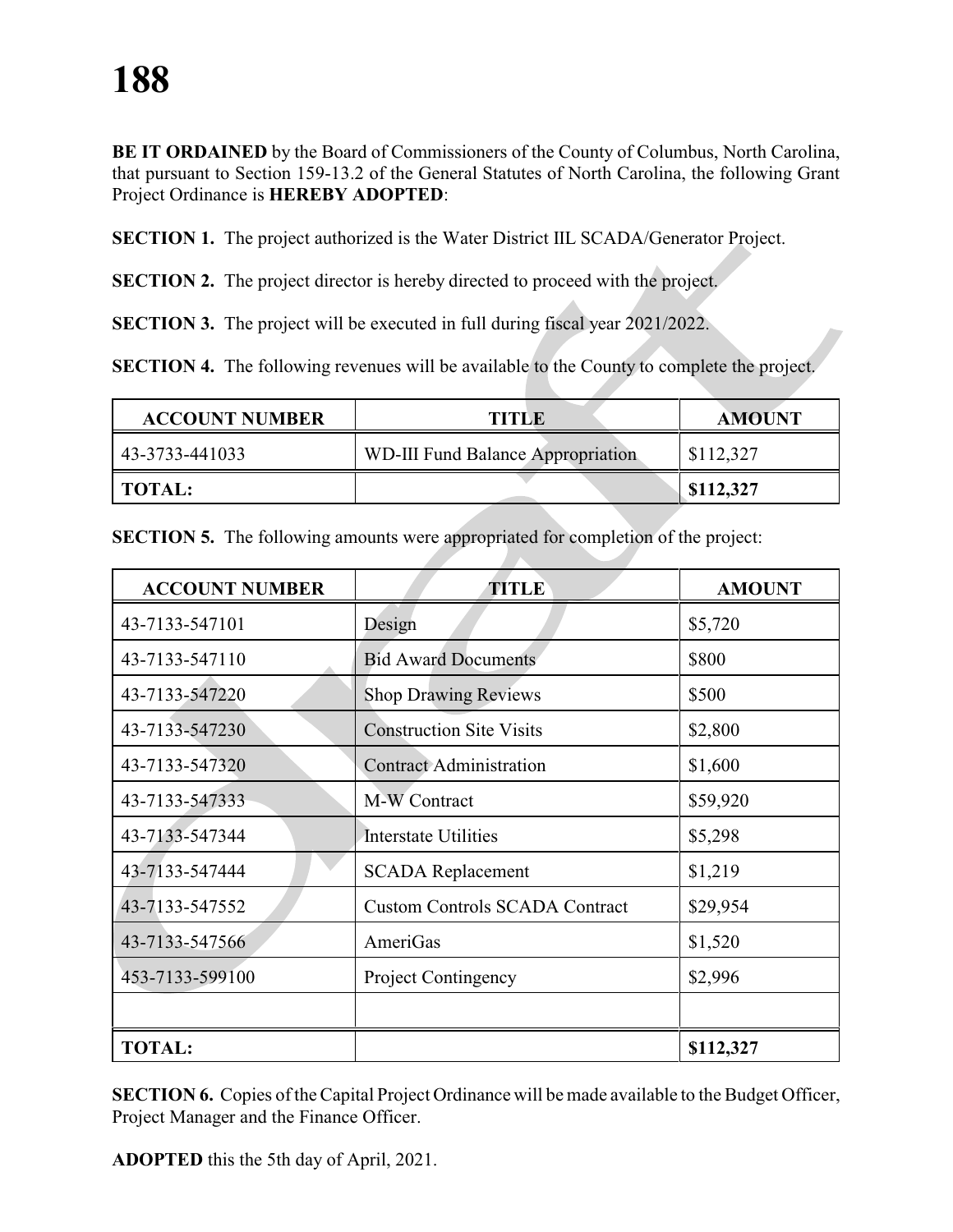#### **COLUMBUS COUNTY BOARD OF COMMISSIONERS** /s/ **RICKY BULLARD, Chairman ATTESTED BY:**  /s/ **JUNE B. HALL, CLERK TO BOARD**

#### **Agenda Item #12: COLUMBUS COUNTY WATER and SEWER DISTRICTS I, II, III, and V: WATERLINE EXTENSIONS CAPITAL PROJECT ORDINANCE:**

Edwin Madden, County Manager, requested Board approval of the Water Extensions Capital Project Ordinance, for each Water District, respectively.

# **Water and Sewer District III Waterline Extension Project CAPITAL PROJECT ORDINANCE April 5, 2021**

**BE IT ORDAINED** by the Board of Commissioners of the County of Columbus, North Carolina, that pursuant to Section 159-13.2 of the General Statutes of North Carolina, the following Grant Project Ordinance is **HEREBY ADOPTED**:

**SECTION 1.** The project authorized is the Water District III Waterline Extension Project.

**SECTION 2.** The project director is hereby directed to proceed with the project.

**SECTION 3.** The project will be executed in full during fiscal year 2021/2022.

**SECTION 4.** The following revenues will be available to the County to complete the project.

| <b>ACCOUNT NUMBER</b> | <b>TITLE</b>                                          | <b>AMOUNT</b> |
|-----------------------|-------------------------------------------------------|---------------|
| 43-3733-441033        | <b>WD-III Fund Balance Appropriation</b><br>from WD-I | \$890,660     |
| <b>TOTAL:</b>         |                                                       | \$890,5660    |

**SECTION 5.** The following amounts were appropriated for completion of the project:

| <b>ACCOUNT NUMBER</b> | TITLE                                     | <b>AMOUNT</b> |
|-----------------------|-------------------------------------------|---------------|
| 43-7126-519985        | <b>Preparation Detailed Cost Estimate</b> | \$9,063       |
| 43-7126-519900        | <b>System Mapping</b>                     | \$1,100       |
| 43-7126-519991        | <b>System Modeling</b>                    | \$3,400       |
| 43-7126-519984        | Site Inspection                           | \$938         |
| 43-7126-519927        | Design/Bid                                | \$51,298      |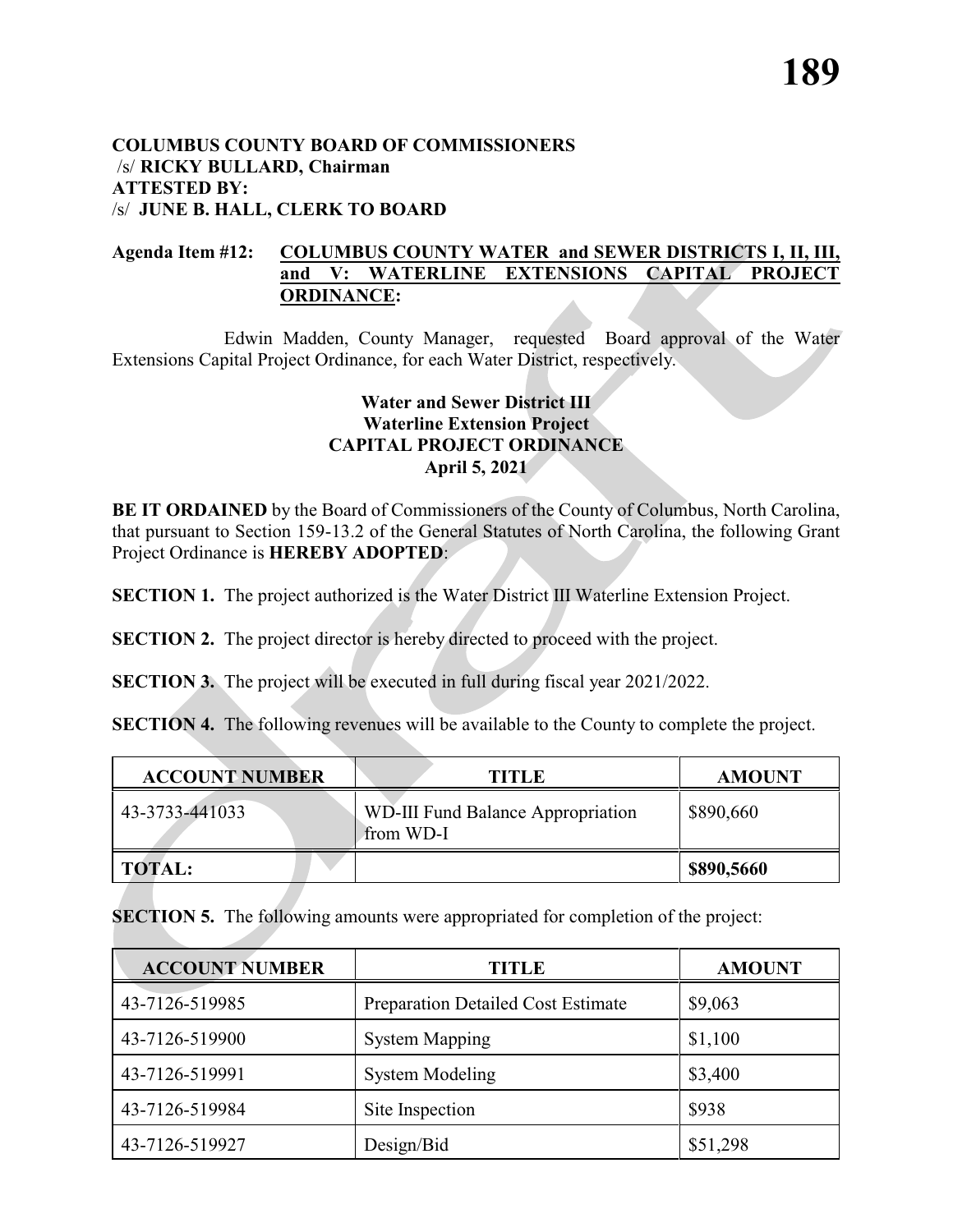| <b>ACCOUNT NUMBER</b> | <b>TITLE</b>                          | <b>AMOUNT</b> |
|-----------------------|---------------------------------------|---------------|
| 43-7126-519983        | <b>Construction Administration</b>    | \$9,813       |
| 43-7126-519982        | <b>Updated Project Cost Estimates</b> | \$2,075       |
| 43-7126-519981        | <b>Construction Inspection</b>        | \$21,250      |
| 43-7126-519979        | <b>Construction Contract</b>          | \$754,021     |
| 43-7126-599100        | <b>Project Contingency</b>            | \$37,702      |
| <b>TOTAL:</b>         |                                       | \$890,660     |

**SECTION 6.** Copies of the Capital Project Ordinance will be made available to the Budget Officer, Project Manager and the Finance Officer.

**ADOPTED** this the 5th day of April, 2021.

#### **COLUMBUS COUNTY BOARD OF COMMISSIONERS** /s/ **RICKY BULLARD, Chairman ATTESTED BY:**  /s/ **JUNE B. HALL, CLERK TO BOARD**

Vice Chairman McMillian made a motion to approve and adopt the Waterline Extension Project Capital Project Ordinance, seconded by Commissioner Watts. The motion unanimously passed.

# **ADJOURNMENT:**

At 7:08 P.M., Commissioner Smith made a motion to adjourn, seconded by Vice Chairman McMillian. The motion unanimously passed.

**APPROVED:**

**JUNE B. HALL, Clerk to Board RICKY BULLARD, Chairman**

**\_\_\_\_\_\_\_\_\_\_\_\_\_\_\_\_\_\_\_\_\_\_\_\_\_\_\_\_ \_\_\_\_\_\_\_\_\_\_\_\_\_\_\_\_\_\_\_\_\_\_\_\_\_\_\_\_\_\_\_\_\_\_\_\_**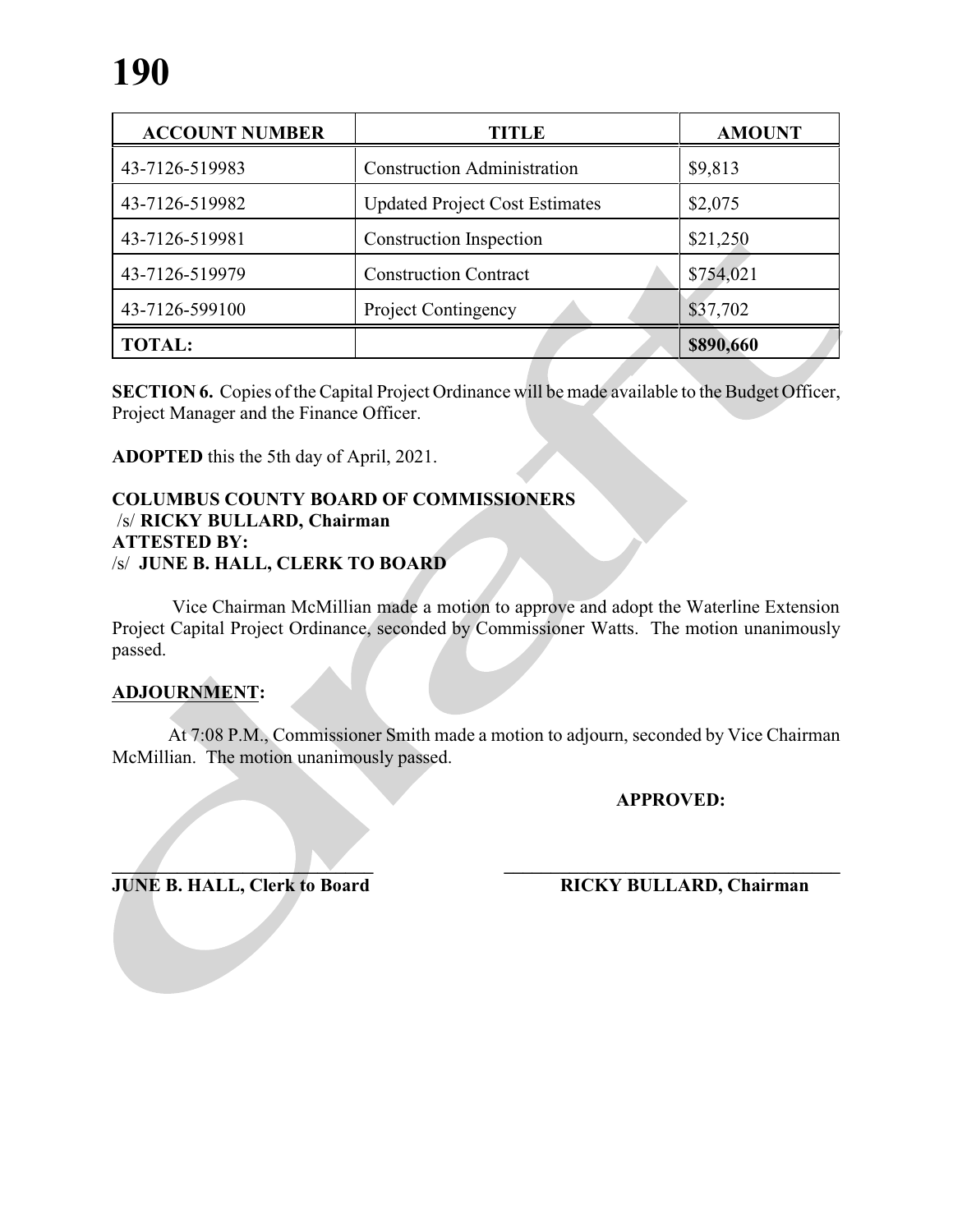# **COLUMBUS COUNTY WATER and SEWER DISTRICTS I, II, III, IV AND V COMBINATION BOARD MEETING Monday, April 05, 2021 7:01 P.M.**

The Honorable Columbus County Commissioners met on the above stated date and at the above stated time in the DempseyB. HerringCourthouse Annex, 112 West Smith Street, Whiteville, North Carolina 28472, for the purpose to act as the Columbus County Water and Sewer District IV Board.

#### **COMMISSIONERS PRESENT: APPOINTEES PRESENT:**

Chris Smith June B. Hall, **Clerk to the Board** Lavern Coleman Brent Watts Charles T. McDowell

Ricky Bullard, **Chairman** Edwin H. Madden, Jr., **County Manager** Jerome McMillian, **Vice Chairman** Amanda B. Prince, **County Attorney** Giles E. Byrd Jay Leatherman, **Interim Finance Officer**

# **MEETING CALLED TO ORDER:**

At 7:01 P.M., Chairman Ricky Bullard called the **combination meeting** of Columbus County Water and Sewer Districts I, II, III, IV and V Board Meeting to order.

### **Agenda Item#10: COLUMBUSCOUNTY WATER and SEWER DISTRICTS I, II, III, IV and V:**

- A. **Columbus County Water and Sewer Districts I, II, II, IV and V: a**pproval of March 01, 2021 Minutes; **and**
- B. **Columbus County Water and Sewer Districts I, II, II, IV and V: a**pproval of March 15, 2021 Minutes.

Commissioner Byrd made a motion to approve the March 01, 2021 Minutes and the March 15, 2021 Minutes, as recorded, seconded byCommissioner Smith. The motion unanimouslypassed.

#### **Agenda Item#11: COLUMBUS COUNTY WATER and SEWER DISTRICTSI,II, III, IV and V: CAPITAL PROJECT ORDINANCE - GENERATOR SCADA PROJECT:**

Edwin Madden, County Manager, requested Board approval of the following Capital Project Ordinance - Generator SCADA Project for each Water District, respectively.

> **Water and Sewer District IV SCADA / Generator Project CAPITAL PROJECT ORDINANCE April 5, 2021**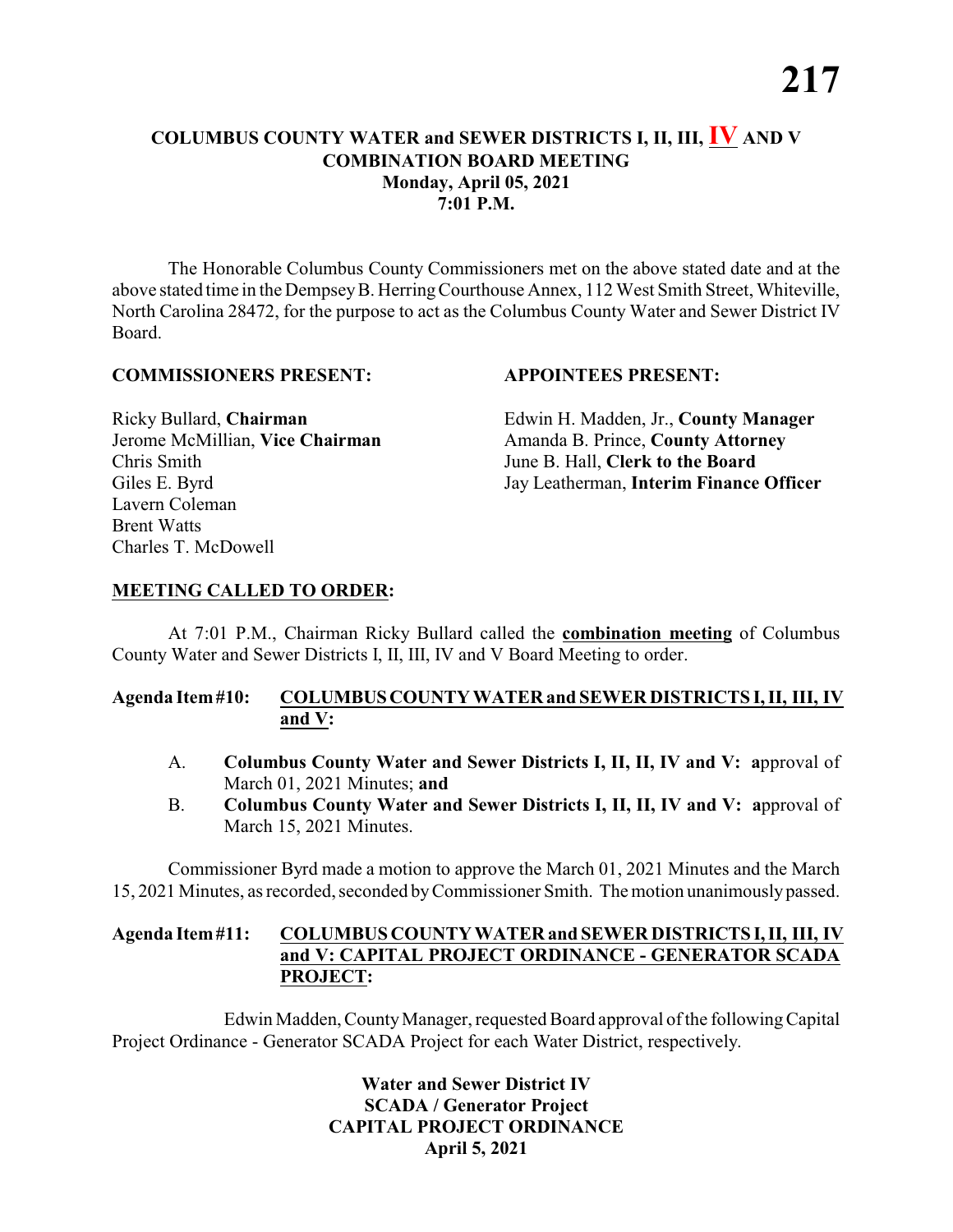**BE IT ORDAINED** by the Board of Commissioners of the County of Columbus, North Carolina, that pursuant to Section 159-13.2 of the General Statutes of North Carolina, the following Grant Project Ordinance is **HEREBY ADOPTED**:

**SECTION 1.** The project authorized is the Water District IV SCADA/Generator Project.

**SECTION 2.** The project director is hereby directed to proceed with the project.

**SECTION 3.** The project will be executed in full during fiscal year 2021/2022.

**SECTION 4.** The following revenues will be available to the County to complete the project.

| <b>ACCOUNT NUMBER</b> | TITLE                            | <b>AMOUNT</b> |
|-----------------------|----------------------------------|---------------|
| 52-3724-439858        | WD-IV Fund Balance Appropriation | \$114,007     |
| TOTAL:                |                                  | \$114,007     |

| <b>ACCOUNT NUMBER</b> | TITLE                                 | <b>AMOUNT</b> |
|-----------------------|---------------------------------------|---------------|
| 52-7134-547101        | Design                                | \$5,720       |
| 52-7134-547110        | <b>Bid Award Documents</b>            | \$800         |
| 52-7134-547220        | <b>Shop Drawing Reviews</b>           | \$500         |
| 52-7134-547230        | <b>Construction Site Visits</b>       | \$2,800       |
| 52-7134-547320        | <b>Contract Administration</b>        | \$1,600       |
| 52-7134-547333        | M-W Contract                          | \$59,920      |
| 52-7134-547344        | <b>Interstate Utilities</b>           | \$5,298       |
| 52-7134-547444        | <b>SCADA</b> Replacement              | \$1,219       |
| 52-7134-547552        | <b>Custom Controls SCADA Contract</b> | \$29,954      |
| 52-7134-547566        | AmeriGas                              | \$3,200       |
| 52-7134-599100        | <b>Project Contingency</b>            | \$2,996       |
| <b>TOTAL:</b>         |                                       | \$114,007     |

**SECTION 5.** The following amounts were appropriated for completion of the project:

**SECTION 6.** Copies of the Capital Project Ordinance will be made available to the Budget Officer, Project Manager and the Finance Officer.

**ADOPTED** this the 5th day of April, 2021.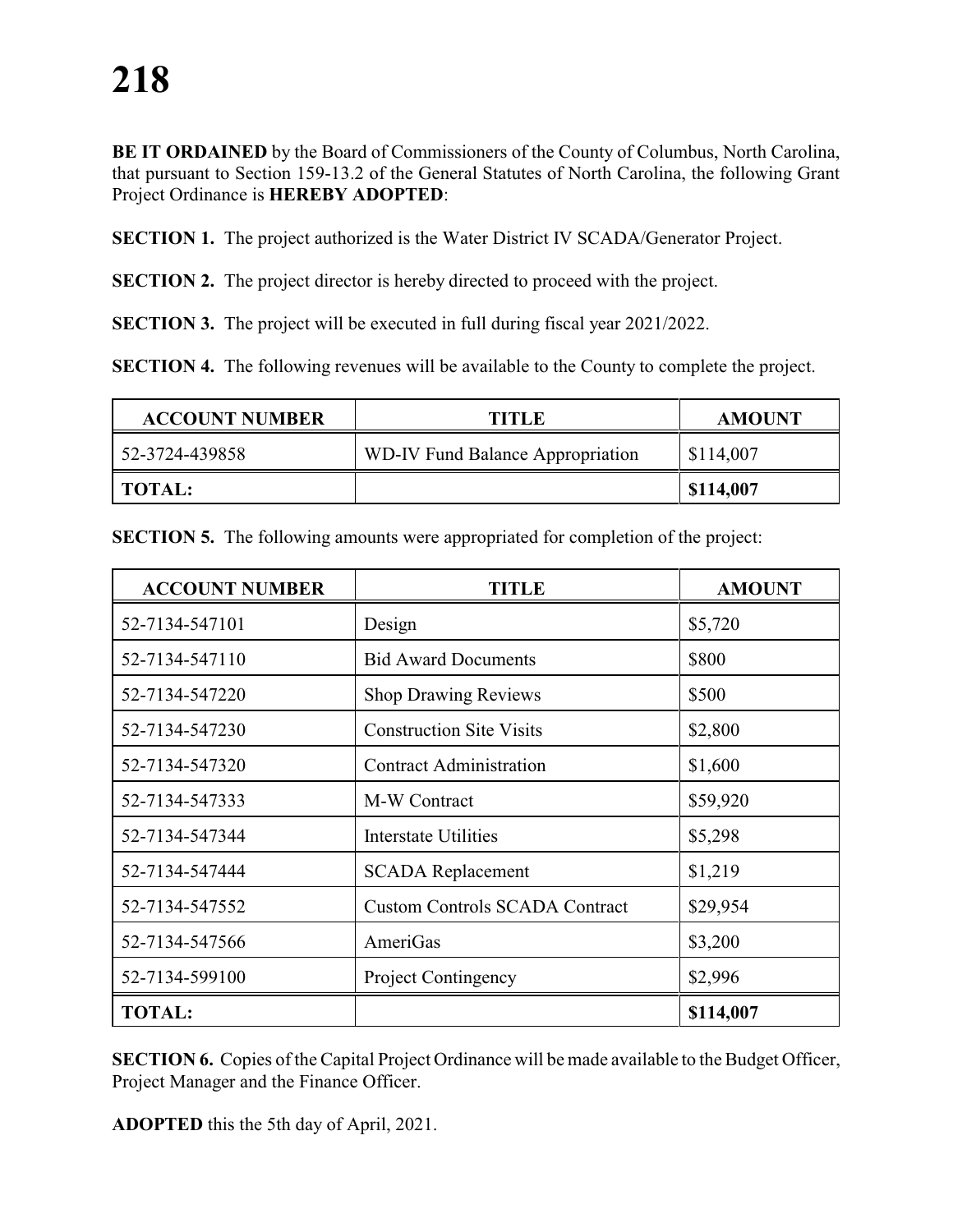#### **COLUMBUS COUNTY BOARD OF COMMISSIONERS** /s/ **RICKY BULLARD, Chairman ATTESTED BY:**  /s/ **JUNE B. HALL, CLERK TO BOARD**

#### **Agenda Item #13: COLUMBUS COUNTY WATER and SEWER DISTRICT IV: CAPITAL PROJECT ORDINANCE for INTERNATIONAL LOGISTICS PARK:**

Edwin Madden, County Manager, requested Board approval of the Capital Project Ordinance for International Logistics Park.

### **Water and Sewer District I INTERNATIONAL LOGISTICS PARK Waterline Extension Project CAPITAL PROJECT ORDINANCE April 5, 2021**

**BE IT ORDAINED** by the Board of Commissioners of the County of Columbus, North Carolina, that pursuant to Section 159-13.2 of the General Statutes of North Carolina, the following Grant Project Ordinance is **HEREBY ADOPTED**:

**SECTION 1.** The project authorized is the Water District IV SCADA/Generator Project.

**SECTION 2.** The project director is hereby directed to proceed with the project.

**SECTION 3.** The project will be executed in full during fiscal year 2021/2022.

**SECTION 4.** The following revenues will be available to the County to complete the project.

| <b>ACCOUNT NUMBER</b> | <b>TITLE</b>               | <b>AMOUNT</b> |
|-----------------------|----------------------------|---------------|
| 24-3617-432325        | Article 44 Sales Tax Funds | \$439,633     |
| <b>TOTAL:</b>         |                            | \$439,633     |

**SECTION 5.** The following amounts were appropriated for completion of the project:

| <b>ACCOUNT NUMBER</b> | TITLE                              | <b>AMOUNT</b> |
|-----------------------|------------------------------------|---------------|
| 24-6145-549726        | Design - 16" Supply                | \$23,500      |
| 24-6145-549837        | Design - 16" Spec Building         | \$7,649       |
| 24-6145-519940        | Permitting                         | \$2,500       |
| 24-6145-549817        | <b>Bidding</b>                     | \$4,000       |
| 24-6145-548002        | <b>Construction Administration</b> | \$8,500       |
| 24-6145-548025        | <b>Construction Observation</b>    | \$21,893      |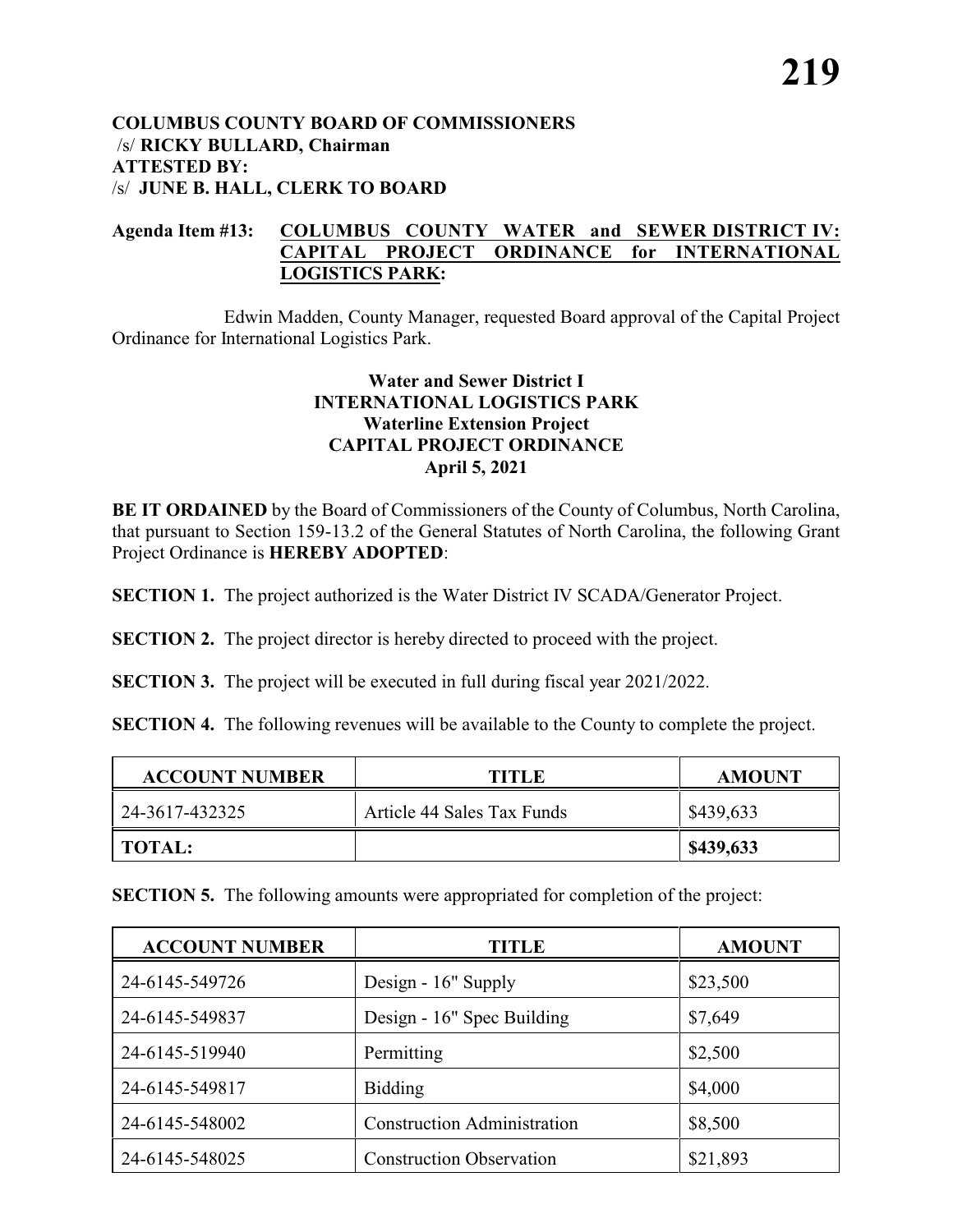| 24-6145-519005 | <b>Construction Contract</b> | \$353,896 |
|----------------|------------------------------|-----------|
| 24-6145-599100 | <b>Project Contingency</b>   | \$17,695  |
| TOTAL:         |                              | \$439,633 |

**SECTION 6.** Copies of the Capital Project Ordinance will be made available to the Budget Officer, Project Manager and the Finance Officer.

**ADOPTED** this the 5th day of April, 2021.

#### **COLUMBUS COUNTY BOARD OF COMMISSIONERS** /s/ **RICKY BULLARD, Chairman ATTESTED BY:**  /s/ **JUNE B. HALL, CLERK TO BOARD**

Commissioner Byrd made a motion to approve and adopt the Water and Sewer District IV International Logistics Park Waterline Extension Project, Capital Project Ordinance, seconded by Vice Chairma McMillian. The motion unanimously passed.

#### **Agenda Item #14: COLUMBUS COUNTY WATER and SEWER DISTRICT IV - SURVEY for HYDROLOGIC SERVICES SURVEY:**

Dr. GaryLanier, Economic Development Director, requested Board approval of the contract for the Hydrologic Services Survey, at the cost of thirty-four thousand, five hundred and 00/100 (\$34,500.00) dollars.

Commissioner Byrd made a motion to approve the contract for the Hydrologic Services Survey, at the cost of thirty-four thousand, five hundred and 00/100 (\$34,500.00) dollars, with Green Engineering, for hydrological services for well system expansion, seconded by Commissioner Coleman. The motion unanimously passed.

### **ADJOURNMENT:**

At 7:08 P.M., Commissioner Smith made a motion to adjourn, seconded by Vice Chairman McMillian. The motion unanimously passed.

**APPROVED:**

**\_\_\_\_\_\_\_\_\_\_\_\_\_\_\_\_\_\_\_\_\_\_\_\_\_\_\_\_ \_\_\_\_\_\_\_\_\_\_\_\_\_\_\_\_\_\_\_\_\_\_\_\_\_\_\_\_\_\_\_\_\_\_\_\_ JUNE B. HALL, Clerk to Board RICKY BULLARD, Chairman**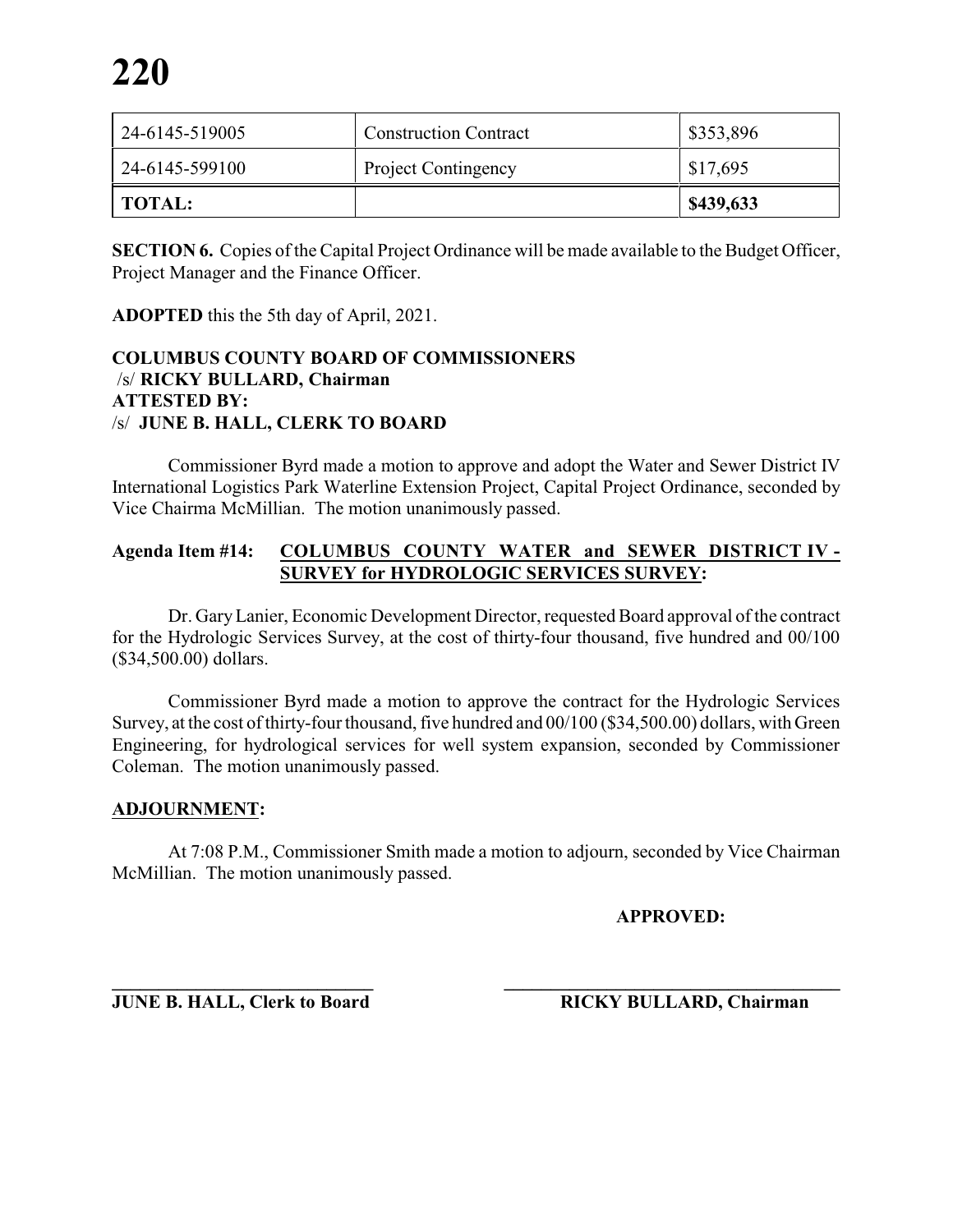# **COLUMBUS COUNTY WATER and SEWER DISTRICTS I, II, III, IV AND V COMBINATION BOARD MEETING Monday, April 05, 2021 7:01 P.M.**

The Honorable Columbus County Commissioners met on the above stated date and at the above stated time in the DempseyB. HerringCourthouse Annex, 112 West Smith Street, Whiteville, North Carolina 28472, for the purpose to act as the Columbus County Water and Sewer District V Board.

#### **COMMISSIONERS PRESENT: APPOINTEES PRESENT:**

Chris Smith June B. Hall, **Clerk to the Board** Lavern Coleman Brent Watts Charles T. McDowell

Ricky Bullard, **Chairman** Edwin H. Madden, Jr., **County Manager** Jerome McMillian, **Vice Chairman** Amanda B. Prince, **County Attorney** Giles E. Byrd Jay Leatherman, **Interim Finance Officer**

#### **MEETING CALLED TO ORDER:**

At 7:01 P.M., Chairman Ricky Bullard called the **combination meeting** of Columbus County Water and Sewer Districts I, II, III, IV and V Board Meeting to order.

#### **Agenda Item#10: COLUMBUSCOUNTY WATER and SEWER DISTRICTS I, II, III, IV and V:**

- A. **Columbus County Water and Sewer Districts I, II, II, IV and V: a**pproval of March 01, 2021 Minutes; **and**
- B. **Columbus County Water and Sewer Districts I, II, II, IV and V: a**pproval of March 15, 2021 Minutes.

Commissioner Byrd made a motion to approve the March 01, 2021 Minutes and the March 15, 2021 Minutes, as recorded, seconded byCommissioner Smith. The motion unanimouslypassed.

#### **Agenda Item#11: COLUMBUS COUNTY WATER and SEWER DISTRICTSI,II, III, IV and V: CAPITAL PROJECT ORDINANCE - GENERATOR SCADA PROJECT:**

Edwin Madden, County Manager, requested Board approval of the following Capital Project Ordinance - Generator SCADA Project for each Water District, respectively.

> **Water and Sewer District V SCADA / Generator Project CAPITAL PROJECT ORDINANCE April 5, 2021**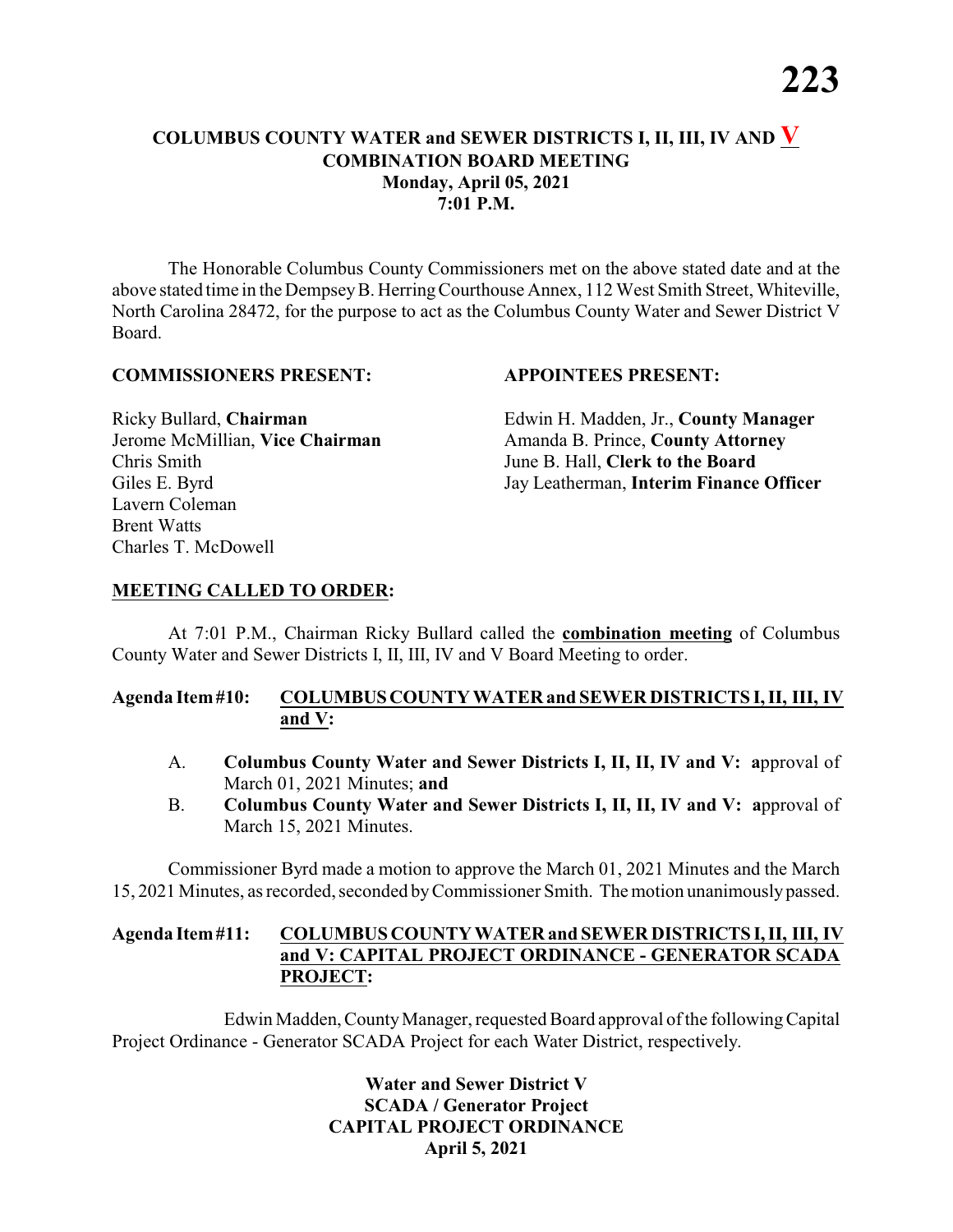**BE IT ORDAINED** by the Board of Commissioners of the County of Columbus, North Carolina, that pursuant to Section 159-13.2 of the General Statutes of North Carolina, the following Grant Project Ordinance is **HEREBY ADOPTED**:

**SECTION 1.** The project authorized is the Water District V SCADA/Generator Project.

**SECTION 2.** The project director is hereby directed to proceed with the project.

**SECTION 3.** The project will be executed in full during fiscal year 2021/2022.

**SECTION 4.** The following revenues will be available to the County to complete the project.

| <b>ACCOUNT NUMBER</b> | TITLE                           | <b>AMOUNT</b> |
|-----------------------|---------------------------------|---------------|
| 47-3719-439860        | WD-V Fund Balance Appropriation | \$112,407     |
| TOTAL:                |                                 | \$112,407     |

| <b>ACCOUNT NUMBER</b> | TITLE                                 | <b>AMOUNT</b> |
|-----------------------|---------------------------------------|---------------|
| 47-7135-547101        | Design                                | \$5,720       |
| 47-7135-547110        | <b>Bid Award Documents</b>            | \$800         |
| 47-7135-547220        | <b>Shop Drawing Reviews</b>           | \$500         |
| 47-7135-547230        | <b>Construction Site Visits</b>       | \$2,800       |
| 47-7135-547320        | <b>Contract Administration</b>        | \$1,600       |
| 47-7135-547333        | M-W Contract                          | \$59,920      |
| 47-7135-547344        | <b>Interstate Utilities</b>           | \$5,298       |
| 47-7135-547444        | <b>SCADA</b> Replacement              | \$1,219       |
| 47-7135-547552        | <b>Custom Controls SCADA Contract</b> | \$29,954      |
| 47-7135-547566        | AmeriGas                              | \$1,600       |
| 47-7135-599100        | <b>Project Contingency</b>            | \$2,996       |
| <b>TOTAL:</b>         |                                       | \$112,407     |

**SECTION 5.** The following amounts were appropriated for completion of the project:

**SECTION 6.** Copies of the Capital Project Ordinance will be made available to the Budget Officer, Project Manager and the Finance Officer.

**ADOPTED** this the 5th day of April, 2021.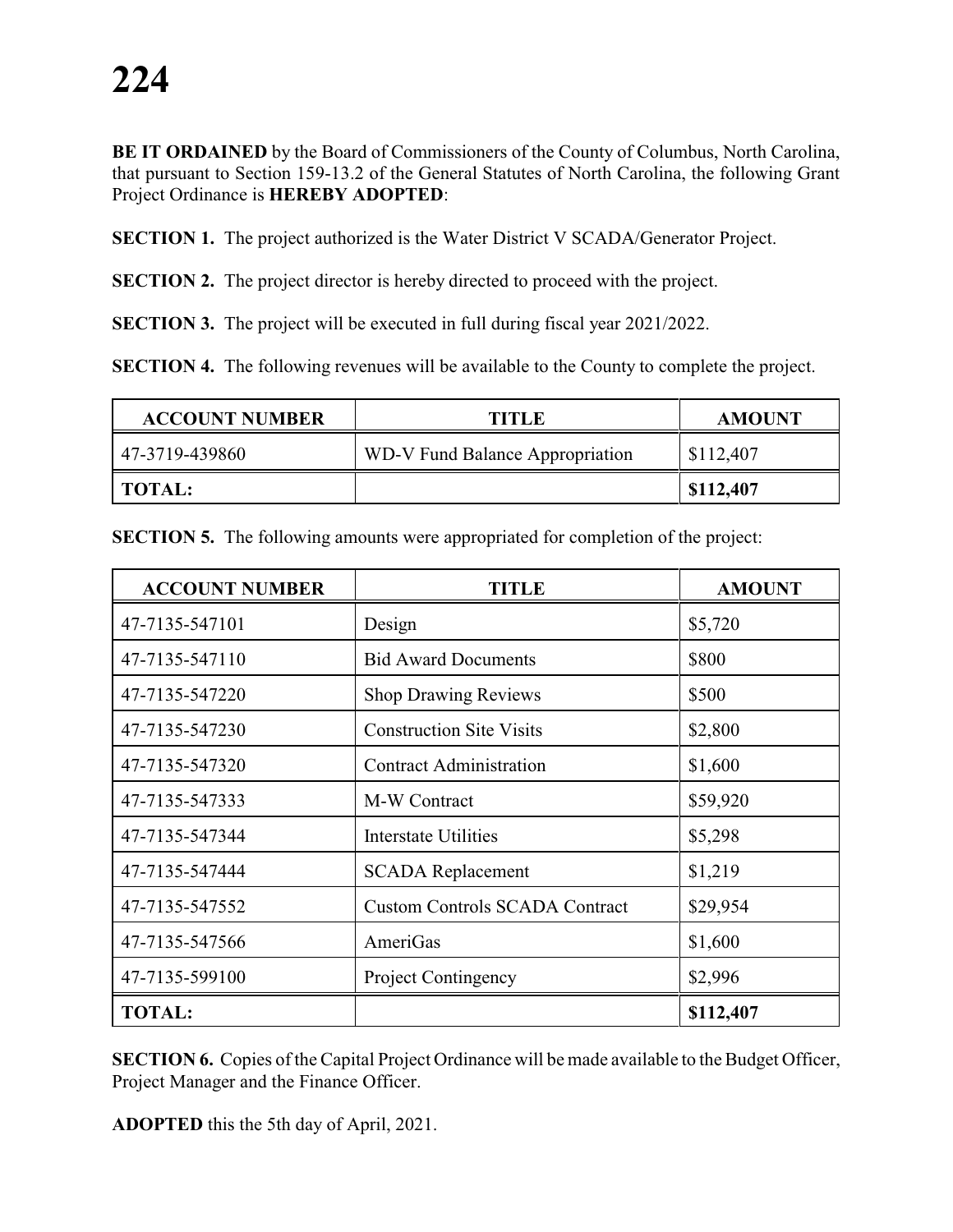#### **COLUMBUS COUNTY BOARD OF COMMISSIONERS** /s/ **RICKY BULLARD, Chairman ATTESTED BY:**  /s/ **JUNE B. HALL, CLERK TO BOARD**

#### **Agenda Item #12: COLUMBUS COUNTY WATER and SEWER DISTRICTS I, II, III, and V: WATERLINE EXTENSIONS CAPITAL PROJECT ORDINANCE:**

Edwin Madden, County Manager, requested Board approval of the Water Extensions Capital Project Ordinance, for each Water District, respectively.

# **Water and Sewer District V Waterline Extension Project CAPITAL PROJECT ORDINANCE April 5, 2021**

**BE IT ORDAINED** by the Board of Commissioners of the County of Columbus, North Carolina, that pursuant to Section 159-13.2 of the General Statutes of North Carolina, the following Grant Project Ordinance is **HEREBY ADOPTED**:

**SECTION 1.** The project authorized is the Water District I Waterline Extension Project.

**SECTION 2.** The project director is hereby directed to proceed with the project.

**SECTION 3.** The project will be executed in full during fiscal year 2021/2022.

**SECTION 4.** The following revenues will be available to the County to complete the project.

| <b>ACCOUNT NUMBER</b> | TITLE                           | <b>AMOUNT</b> |
|-----------------------|---------------------------------|---------------|
| 47-3719-439860        | WD-V Fund Balance Appropriation | \$199,835     |
| <b>TOTAL:</b>         |                                 | \$199,835     |

**SECTION 5.** The following amounts were appropriated for completion of the project:

| <b>ACCOUNT NUMBER</b> | TITLE                              | <b>AMOUNT</b> |
|-----------------------|------------------------------------|---------------|
| 47-7128-519985        | Preparation Detailed Cost Estimate | \$9,063       |
| 47-7128-519900        | <b>System Mapping</b>              | \$1,100       |
| 47-7128-519991        | <b>System Modeling</b>             | \$3,400       |
| 47-7128-519984        | Site Inspection                    | \$938         |
| 47-7128-519927        | Design/Bid                         | \$51,298      |
| 47-7128-519983        | <b>Construction Administration</b> | \$9,813       |